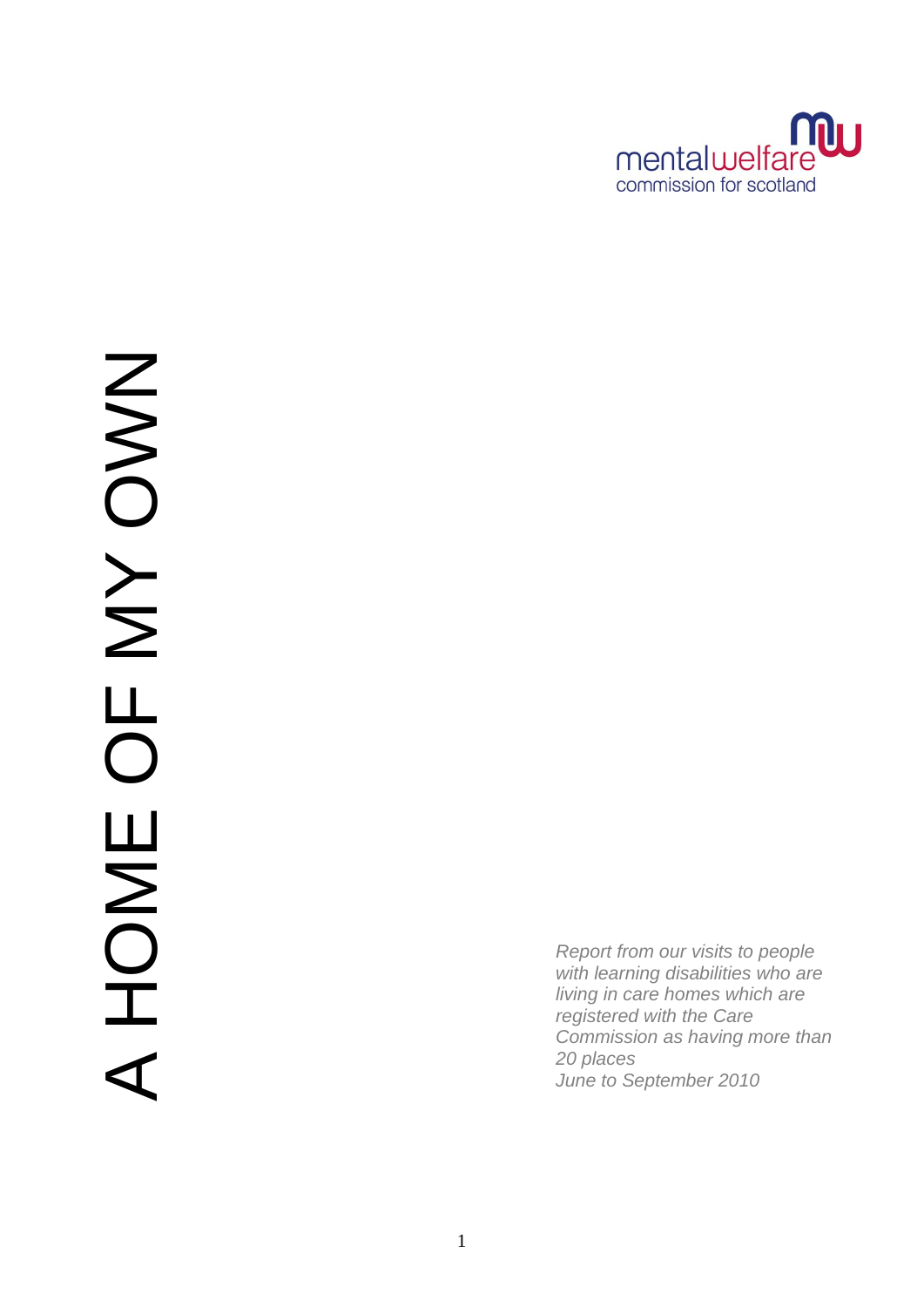| <b>Contents</b>                                                       |                         |
|-----------------------------------------------------------------------|-------------------------|
| <b>Introduction</b>                                                   | <u>3</u>                |
| Who we are and what we do                                             |                         |
| Our work                                                              |                         |
| Our visits                                                            | $\frac{3}{3}$           |
| Why we visited                                                        | $\overline{4}$          |
| <b>Background information</b>                                         | $\overline{4}$          |
| Areas we looked at and why                                            |                         |
| The units we visited                                                  | $\frac{5}{5}$           |
| People we visited                                                     | $\overline{6}$          |
| <b>Our findings</b>                                                   | $\overline{\mathbf{r}}$ |
| Summary of main findings                                              | 7                       |
| Summary of key messages                                               | 8                       |
| <b>Rights and restrictions</b>                                        | $\overline{\mathbf{g}}$ |
| Key message 1                                                         | $\overline{9}$          |
| What we expect to find                                                | 10                      |
| What we found                                                         | 10                      |
| <b>Health</b>                                                         | 12                      |
| Key message 2                                                         | 12                      |
| What we expect to find                                                | 12                      |
| What we found                                                         | 12                      |
| Participation in care planning and review                             | 14                      |
| Key message 3                                                         | 14                      |
| What we expect to find                                                | 14                      |
| What we found                                                         | 14                      |
| <b>Quality of life</b>                                                | 16                      |
| Key message 4                                                         | <u>16</u>               |
| What we expect to find                                                | 17                      |
| What we found                                                         | 18                      |
| Quality of life - day to day activity, transport and money management | $\overline{20}$         |
| What we expect to find                                                | 20                      |
| What we found                                                         | 20                      |
|                                                                       |                         |
| <b>Quality of life - relationships</b>                                | <u>24</u>               |
| What we expect to find                                                | 24                      |
| What we found                                                         | 24                      |
| <b>Recommendations</b>                                                | 25                      |
| <b>Conclusions</b>                                                    | 26                      |
|                                                                       |                         |
| <b>Appendix</b>                                                       | 28                      |
| Table 1                                                               | 28                      |
| Table 2                                                               | <b>28</b>               |
| Table 3<br>Table 4                                                    | 28<br>29                |
|                                                                       |                         |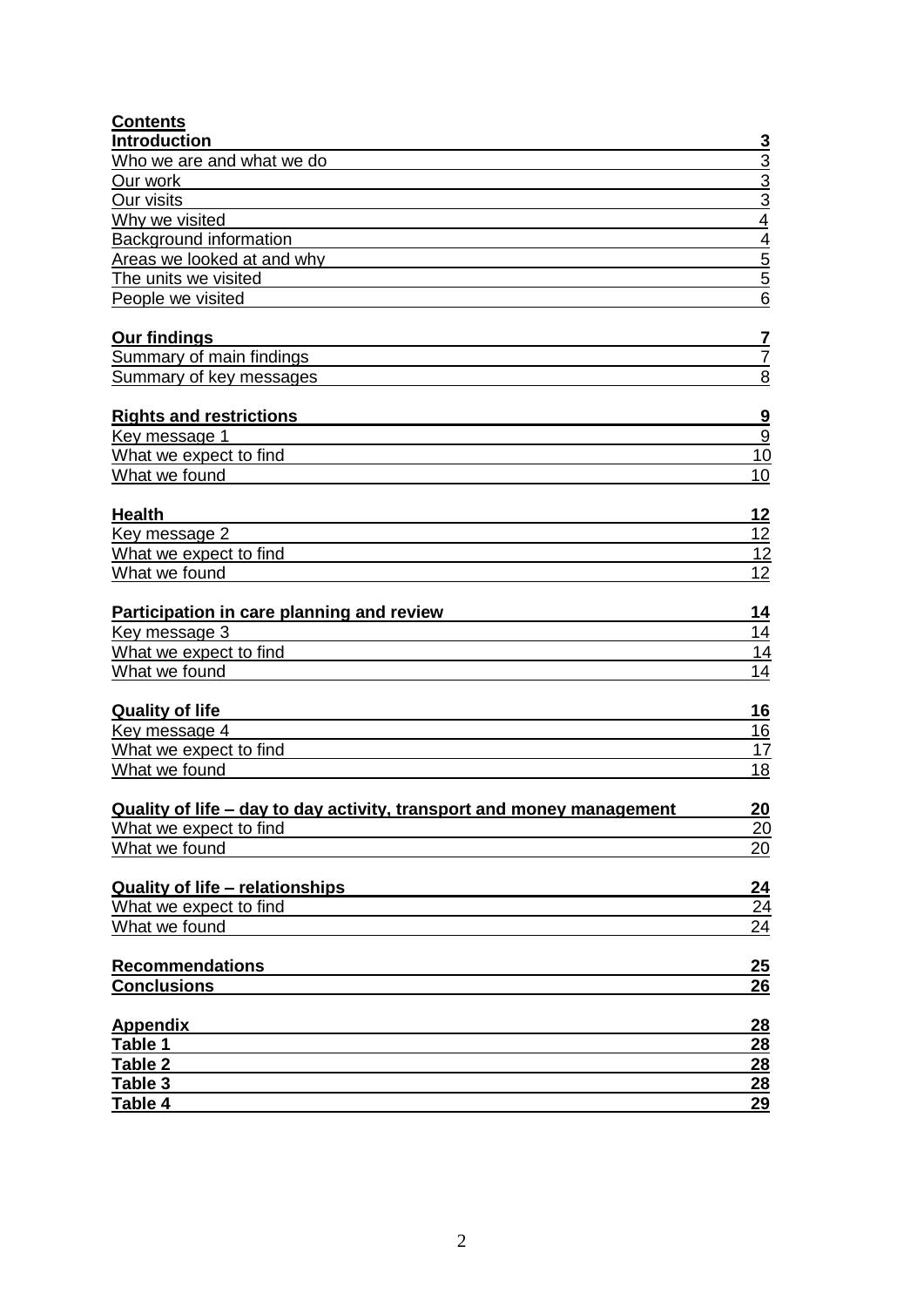## <span id="page-2-0"></span>**Introduction**

## <span id="page-2-1"></span>**Who we are and what we do**

The Mental Welfare Commission is an independent organisation working to safeguard the rights and welfare of everyone with a mental illness, learning disability or other mental disorder. Our duties are set out in mental health and incapacity law.

We are made up of people who have understanding and experience of mental illness and learning disability. Some of us have worked in healthcare, social care or the law. Some of us are carers or have used mental health and learning disability services ourselves.

We believe that everyone with a mental illness, learning disability or other mental disorder should:

- Be treated with dignity and respect.
- Have the right to treatment that is allowed by law and fully meets professional standards.
- Have the right to live free from abuse, neglect or discrimination.
- Get the care and treatment that best suits his or her needs.
- Be enabled to lead as fulfilling a life as possible.

## <span id="page-2-2"></span>**Our work**

- We find out whether individual treatment is in line with the law and practices that we know work well.
- We challenge those who provide services for people with a mental illness or learning disability, to make sure they provide the highest standards of care.
- We provide advice, information and guidance to people who use or provide services.
- We have a strong and influential voice in how services and policies are developed.
- We gather information about how mental health and adults with incapacity law are being applied. We use that information to promote good use of these laws across Scotland.

## <span id="page-2-3"></span>**Our visits**

One of the ways in which we monitor individual care and treatment is through our visits programme. We visit people in a range of settings throughout Scotland; at home, in hospital or in any other setting where care and treatment is being delivered.

This report reflects our findings from a programme of national themed visits to people with learning disabilities who are living in the larger residential care homes. "Larger" is defined for the purposes of this report as a residential care home which is registered with the Care Commission as having more than 20 places. The aim of national themed visits is to enable us to assess and compare care and treatment for particular groups of people across Scotland. Our aim is to help services learn from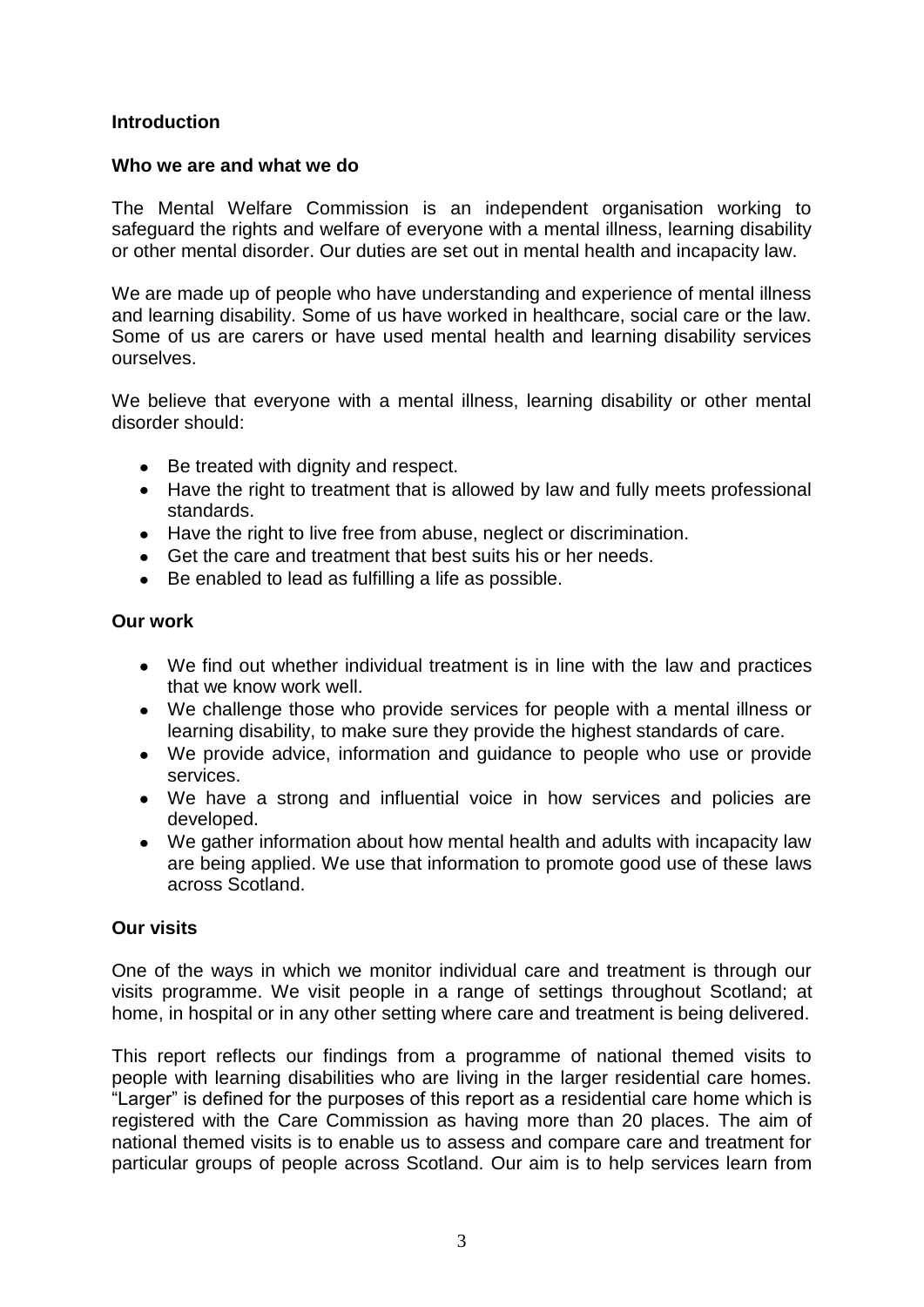good practice and to respond to any issues that are identified. This report provides an overview of our findings from a series of visits we undertook across Scotland between June and September 2010.

## <span id="page-3-1"></span><span id="page-3-0"></span>**Why we visited**

The Same As You? (SAY) review of services for people with learning disabilities<sup>1</sup> was published by the Scottish Government in 2000. It set out a 10 year programme of change that would support children and adults with learning disabilities and Autistic Spectrum Disorder to lead full lives, giving them choice about where they live and what they do.

The review is based on 7 principles, that people with learning disabilities should:

- Be valued  $\bullet$
- Be treated as individuals  $\bullet$
- Be asked about what they need and involved in making choices  $\bullet$
- Be given help and support to do everything they are able to  $\bullet$
- Be able to use local services, wherever possible
- Benefit from specialist social, health and educational services if needed
- Receive services which take account of their age, abilities and other needs  $\bullet$

Opportunities for those with learning disabilities should mirror the expectations of the general population; for example, a home, relationships, meaningful activity, employment, lifelong learning, and access to appropriate health care.

Similarly, in 2006, a survey of service users" views by the Scottish Consortium for Learning Disability (SCLD) stated:

#### **"What matters most to people with a learning disability is getting their own home, having friends and being able to go out more. They also want to make sure that they stay in contact with their family, and they keep the support that is essential to their independence. They enjoy socialising more than anything else, next to that sport. They hope for new experiences."<sup>2</sup>**

Ten years on from the SAY review we decided to visit people who were living in the larger residential care homes, that is those registered with the Care Commission as having more than 20 places. We wanted to see how far some of the changes recommended in the SAY report and the aspirations of those in SCLD"s survey were affecting people"s day to day lives.

## **Background information**

<u>.</u>

The 2009 SCLD eSAY statistics revealed that 61% of 27,671 adults with learning disabilities known to the 32 local authorities in Scotland were living in mainstream accommodation, 24% in supported accommodation and 5% in other

<sup>1</sup> http://www.scotland.gov.uk/ldsr/docs/tsay-00.asp

<sup>&</sup>lt;sup>2</sup> http://www.scld.org.uk/library-publications/how-it-going-a-survey-what-matters-most-people-with-learningdisabilities-scotl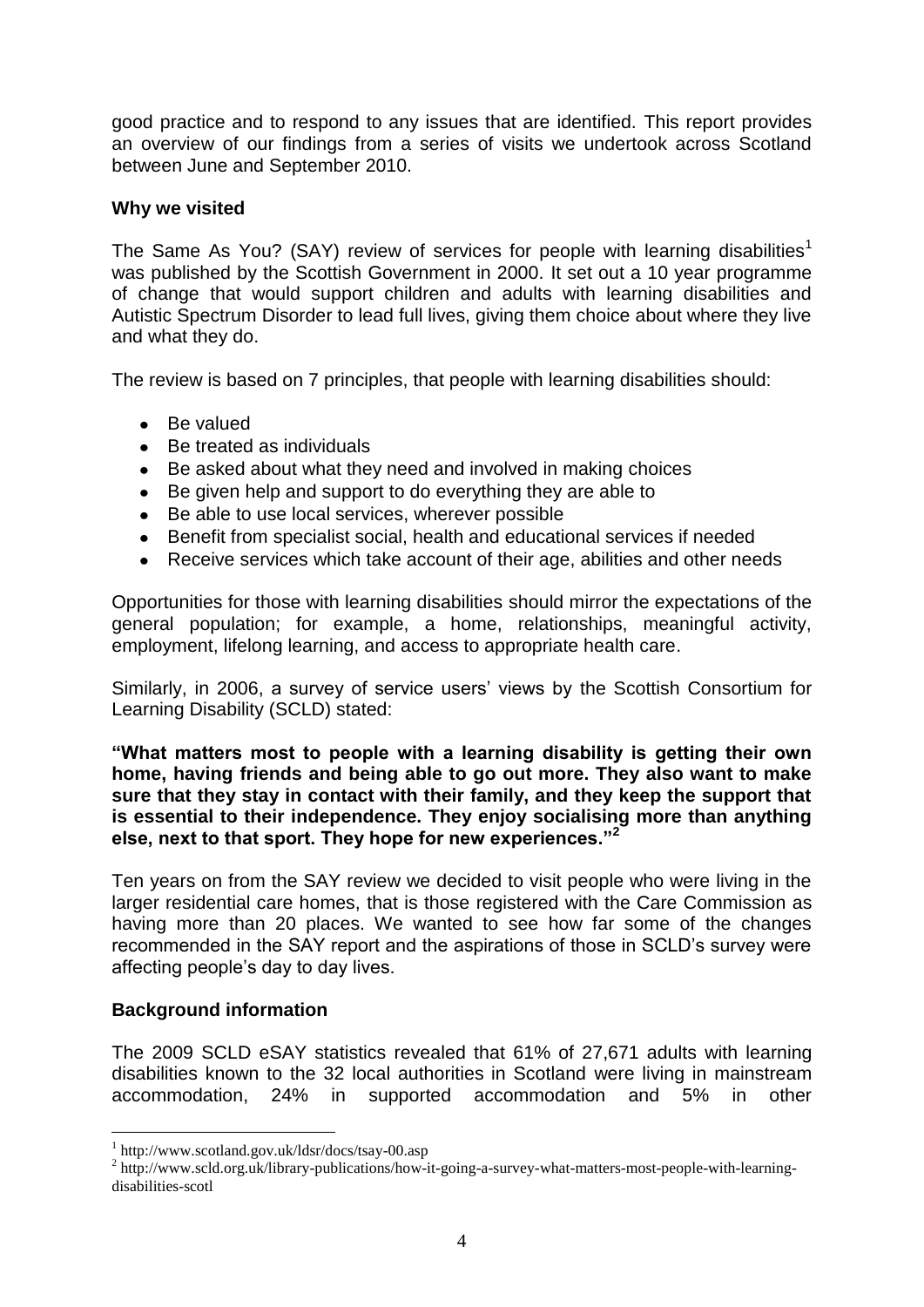accommodation.<sup>3</sup> Eleven per cent (2,364) were living in registered adult care homes. Roughly a quarter of these were living in homes registered for 20 or more people.

Where we include percentages in this report, these are based on information about individuals obtained from staff and case notes.

The practice examples in the report are based on real situations but some of the details have been changed to protect individual privacy.

Where issues have arisen in the course of our visits with the care, support or treatment of individuals or the legislative framework, these have been followed up by the Commission.

We would like to thank the managers and staff in all the units who were very helpful in facilitating our visits.

## **Areas we looked at and why**

We gathered information from interviews with staff, from those service users who were able to talk to us and give us their views, and from examination of service users' care plans and other records. We had 4 areas of enquiry. These were:

- **Rights and restrictions** including whether risk assessments and  $\bullet$ management plans were in place and whether any restrictions on the person, such as restraint, were legally sanctioned.
- **Health needs** including access to regular health checks and specialist support and whether issues of consent had been considered.
- **Participation** including whether the person was involved in making and reviewing their care plan, what support they received to communicate their wishes and the involvement of the placing local authority in reviews.
- **Quality of Life -** including the homeliness of the environment and the choices it afforded the person, what the person did on a day to day basis in terms of work, social, recreational and educational activities and their opportunities to maintain or develop their independent living skills, and how they were supported to maintain relationships with friends and family.

## **The units we visited**

1

Between June and September 2010 we visited all the units for people with a learning disability in Scotland registered at that time for 20 or more residents. The Care Commission supplied a list of these places. The current number of residents in some cases varied considerably from the number of registered places. Five units had over 30 residents at the time of our visit, 5 had 26-30 residents, 5 had 20-25 residents and 7 had fewer than 20 residents.

<sup>&</sup>lt;sup>3</sup> http://www.scld.org.uk/sites/default/files/2009%20eSAY%20Statistics%20Release.pdf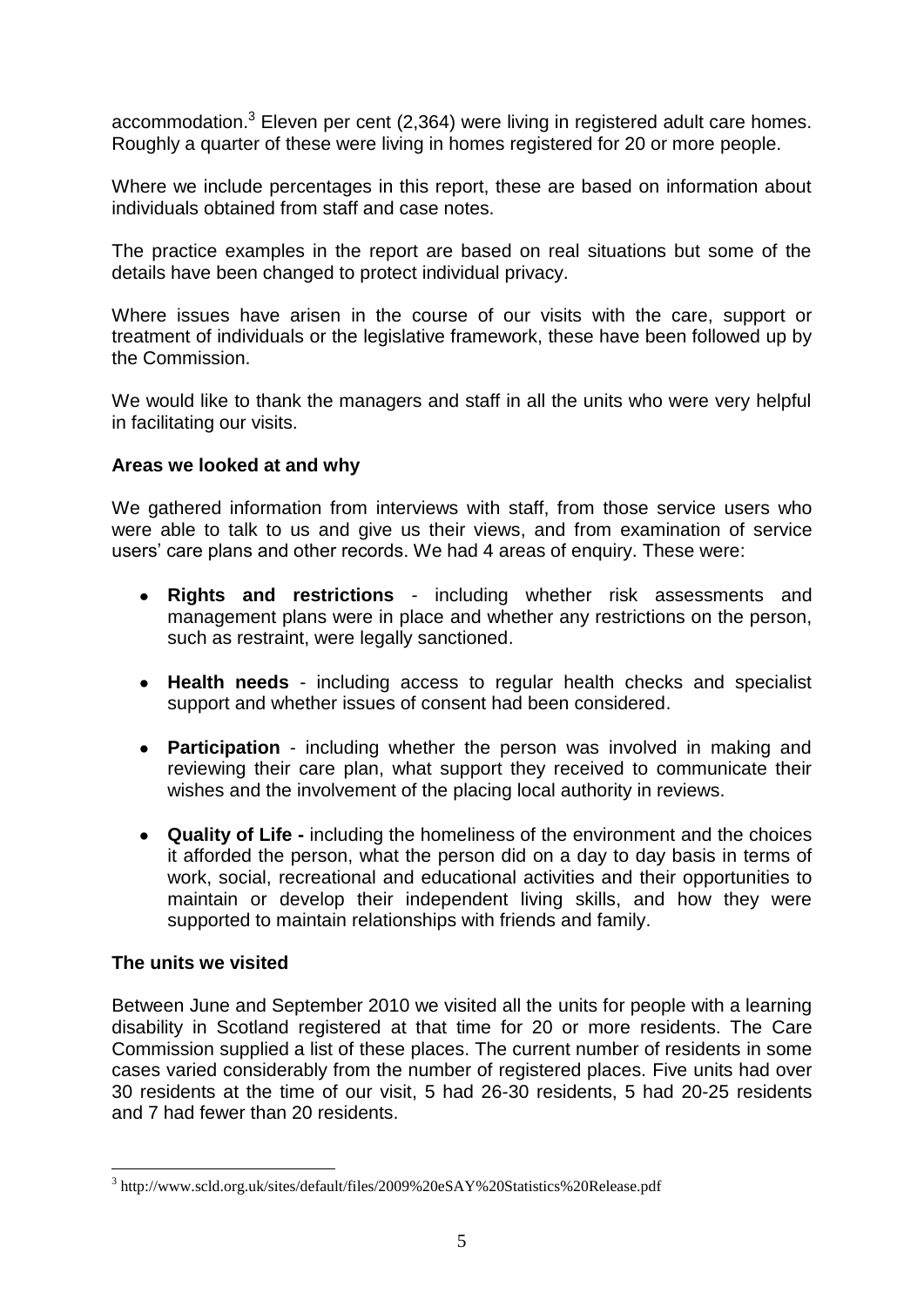There were 22 units in total (we considered one home as two separate units due to their very different functions and organisation). Of the 22 units, 12 were in very rural settings. There were no units in the two main centres of population in the Greater Glasgow area or the Edinburgh and Lothians area, as they provided care in much smaller units.

The model of care varied greatly between the 22 units. We found it useful to group units as follows:

**"Dispersed"** units were those where people were living in accommodation with 7 residents or fewer. These included, for example, a service where each person had their own house on a campus; one unit which had both a number of individual bedsits and a larger unit; and a number of units which had separate houses or flats with between 4 and 7 residents in each.

**"Communal"** units were those where people were living with more than 7 residents. These included, for example, units that had been divided within the one building with 11-13 residents in each subunit, and units which were not subdivided and had between 21 and 32 residents.

On this basis there were 10 "dispersed" units and 12 "communal" units. Four units said they provided a service for people with mild-moderate learning disabilities, 2 said they provided a specialist service (one for people with autistic spectrum disorder (ASD) and one for people with challenging behaviour), and the remaining 16 said they provided a service for people with a wide range of disability.

## **People we visited**

1

We looked at the care and treatment of 151 people out of a possible 516 residents in the 22 units. As far as possible, the number of individuals we saw was proportionate to the size of the unit. We met with those individuals who asked to be seen, some of the people who were subject to extra restrictions (e.g. required restraint or 1:1 staffing), and we selected a random sample of other people from the total list of residents supplied by each unit.

[Table 1,](#page-27-0) showing the age and gender of individuals we saw, can be viewed in the appendix. Forty-three percent were female and 57% were male. This corresponds with the gender balance of people with a learning disability across Scotland as collated in the eSAY statistical release. $4$  Six of the units had a younger age group, largely 18-35 years of age, all of which were "dispersed" units. Seven units had an older population, 35+ years of age, of which 3 were dispersed units and 4 were communal units. Nine units had a spread of ages and all but one of these units were communal units.

Of the people we saw, 39% had a diagnosis of a moderate learning disability, compared with 23% in each of the mild and severe categories. Seventeen percent had a dual diagnosis of learning disability and mental illness, and 17% had significant behavioural difficulties. Prior to the visit, we thought that people with a

<sup>4</sup> http://www.scld.org.uk/sites/default/files/2009%20eSAY%20Statistics%20Release.pdf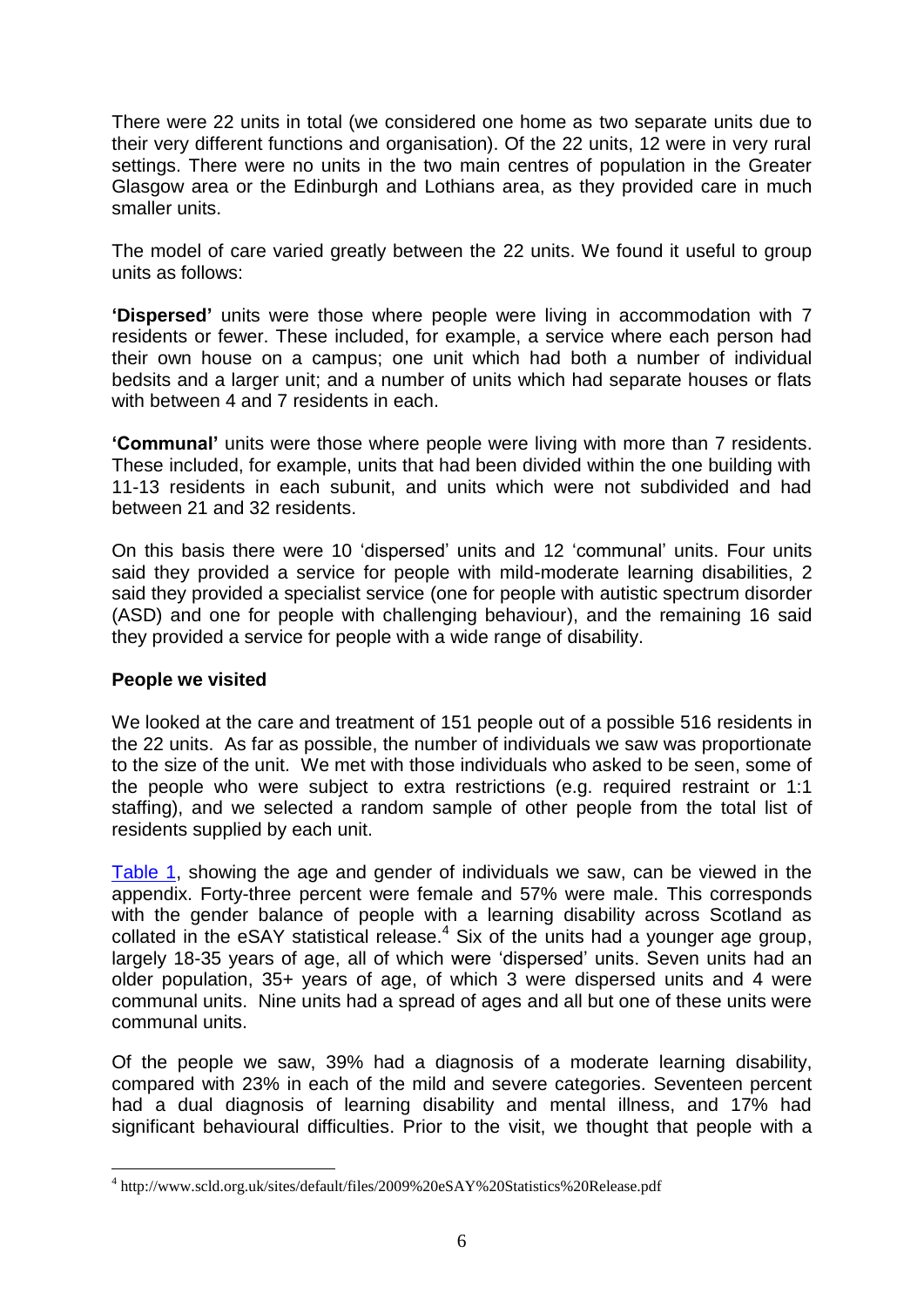dual diagnosis, challenging behaviour or perhaps more severe disabilities might be placed in the units where there was a dispersed model of care. Our findings did not bear this out, however. [Table 2](#page-27-1) in the appendix shows there was little difference between the 2 types of unit in terms of diagnosis of those seen.

## <span id="page-6-0"></span>**Our findings**

Summary of main findings

We were pleased to see some good quality care and support in many units:

- Personal space overall, people had pleasant homely bedrooms where they could spend time with their personal belongings, music, TV etc and had some choice in the décor or furnishings.
- We found good access to primary health care services and Community Learning Disability Teams in nearly all units
- Staff helped people stay in contact with friends and family. They understood how important this was.

When we asked service users what they valued most about where they lived, their responses included - the staff, the company and friendships, having their own bedrooms, the work or activities they did and going out for meals or drinks. More detailed information from service users is incorporated in the general findings.

We were concerned about the considerable variation between units when we looked at a range of issues, including:

- The model of care (ranging from person centred care to more institutional care arrangements).
- Access to homely sitting and dining areas and use of kitchen facilities.
- Day to day activity programmes that reflected individual choice and interests.
- The degree of focus in maintaining or developing daily living skills.
- Attitudes of staff to resident participation in day to day decision-making.
- Access to transport and community facilities.
- Charges for certain services paid from the person's benefits, such as mileage costs.
- The quality of care plans and reviews, including the participation of the person and the involvement of the local authority social work service.
- Knowledge and understanding of the legislative framework for medical and welfare decision-making.

In general, we found that communal units were less homely. People in dispersed units were helped to be more independent. They were more likely to make their own drinks and snacks, to help prepare meals and do their own laundry and cleaning. People in communal units were, generally, a bit older and the size and design of the unit made it difficult to involve people as much in their own care. We were pleased to see that staff and managers in some communal units did a lot to help people be more independent despite these problems. Their attitudes to providing individualised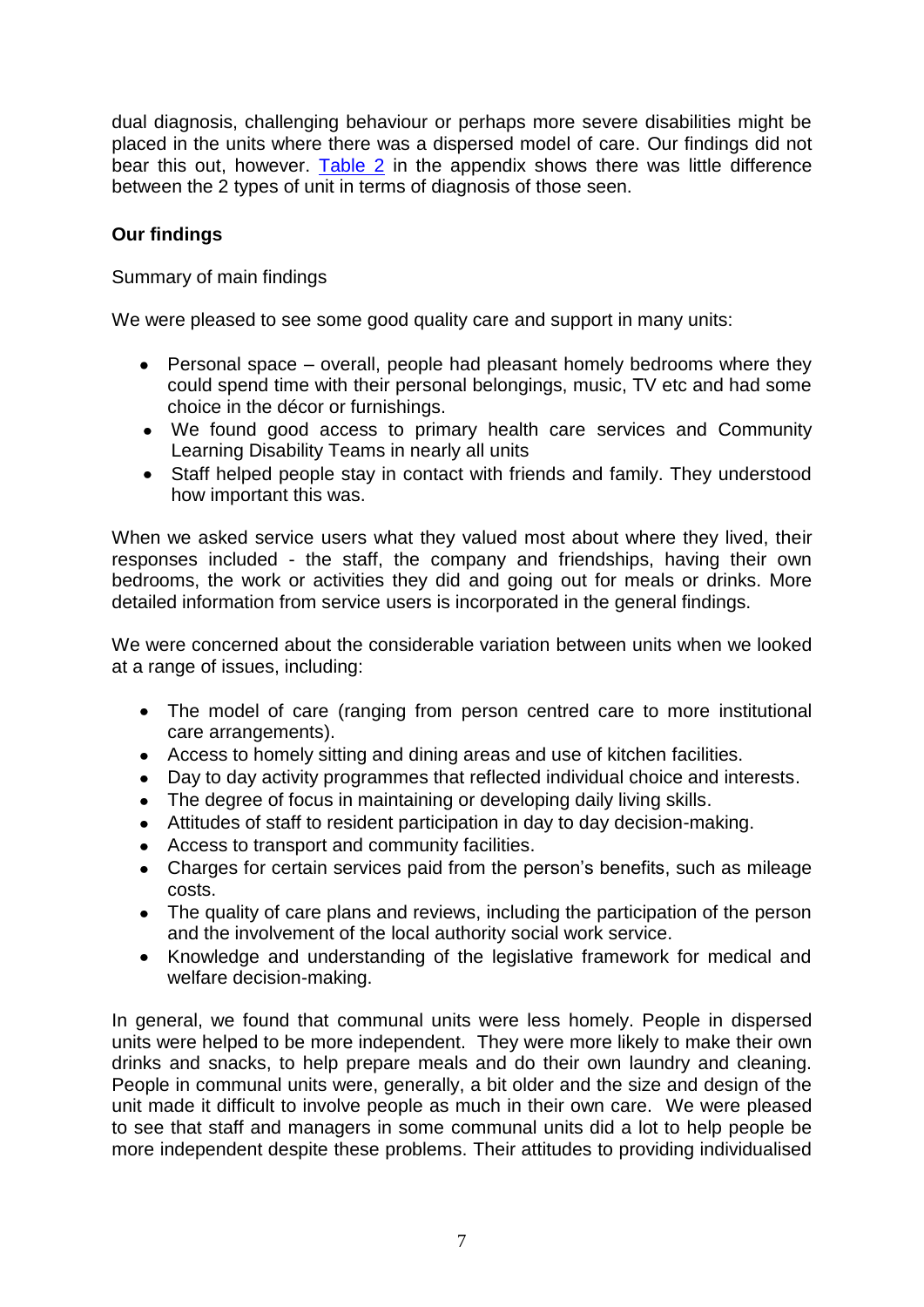care, their enthusiasm and their creative use of space minimised the drawbacks of a communal unit.

When we asked service users what they liked least about the place they lived, responses included the noise, boredom, not getting out enough and the food. Others did not like the number of people they had to live with or particular individuals that they clashed with; some felt they were too far away from their relatives.

We have identified 4 key messages arising out of these visits. These are set out immediately below, and discussed in greater detail later in this report:

#### **Summary of key messages**

#### 1: Rights and restrictions

#### *Risk assessment and risk management plans/care plans:*

These need to be audited and reviewed regularly. Assessed risk was not adequately addressed in 7% of the plans we examined.

#### *Behaviour management plans:*

There needs to be appropriate professional input, regular audit and review and clarity about the legal basis of the intervention, particularly where plans restrict individual freedom.

#### *Legislative framework:*

Staff need to have a clear understanding of the legal context for decision-making where a person lacks capacity to make welfare decisions and of the roles and powers of any welfare guardians or attorneys appointed under the Adults with Incapacity Act. The relevant documentation should be available in the person"s file.

#### 2: Health

Overall, there was good access to primary health care services and input from Community Learning Disability Teams.

There was poor compliance with the legislative requirements of Part 5 (section 47) of the Adults with Incapacity (Scotland) Act 2000, where a person lacks capacity to give informed consent to medical treatment. GPs and service providers should ensure a certificate of incapacity and a treatment plan are completed and copies of these documents are available in the person's file.

#### 3: Participation in care planning and review

Service providers need to maximise the person's participation in this process. This includes preparation and assistance to enhance the person"s communication and involvement and better access to independent advocacy, particularly where the person has no friends or relatives.

Local authority social work services should be involved in reviews, at a minimum, on an annual basis or, where the person is on welfare guardianship, at no more than six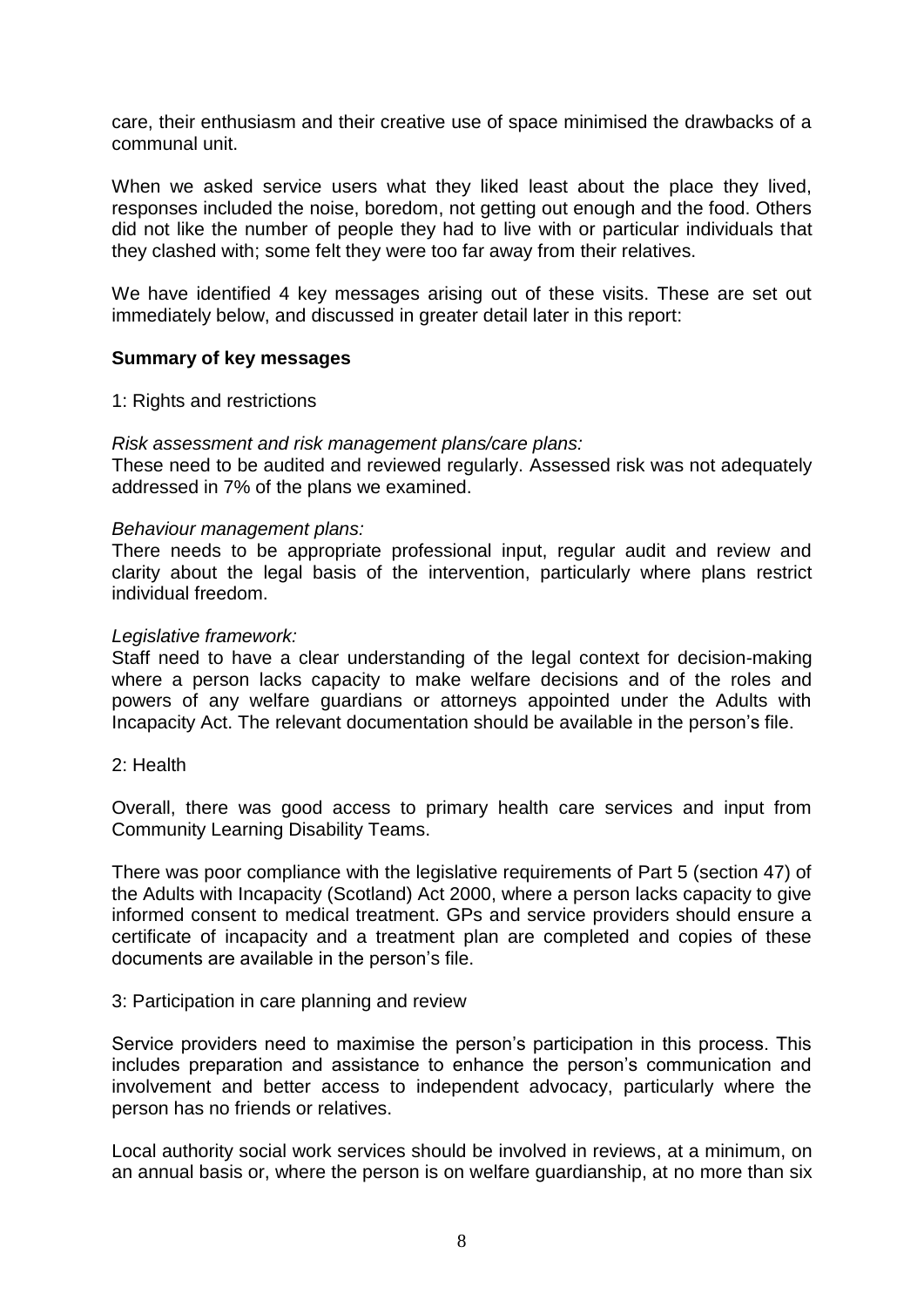monthly intervals. Local authorities need to ensure that the quality of care, the care plan and placement are meeting the person's needs and wishes and that, where there is a welfare guardianship order, the powers are being used appropriately.

#### 4: Quality of Life

#### *Living arrangements:*

This is the person"s home. Living arrangements should be as homely as possible and the person should be given the opportunity to participate in all aspects of normal day to day home life. Staff should think carefully about how to minimise the institutional aspects of their unit; for example, through the creative use of space or improvement in the physical environment, consideration of noise levels or the necessity for staff uniforms.

Staff attitudes to involving people in day to day tasks and the ethos of the unit are also important in shaping living arrangements. Ways of increasing residents" involvement in the day to day running of their home and training for staff in personcentred approaches to care should be considered.

#### *Day to day activity:*

Being active and involved is important to everyone. An individual should have a plan of day to day activities that reflects their choices, needs, age and abilities. This should include opportunities for educational, social, recreational and work activity, as appropriate, alongside opportunities to maintain or develop skills of daily living. While we found some excellent examples of this, there were some units where such opportunities were very limited and improvement was needed.

#### *Transport:*

Availability of appropriate transport is fundamental to arranging regular access to community resources, particularly in rural areas. We found that a minority of people were not able to leave the unit regularly due to transport difficulties. Staffing levels and lack of local community facilities also limited some units. Service providers should ensure staff and transport are available to enable people to use community resources on a regular basis.

#### *Relationships:*

We found staff were helpful in supporting relationships with relatives. More emphasis on developing friendships outwith the unit would enhance people"s quality of life, especially where they have no family contact. Relatively few residents had friends from other areas of their life who visited them at home.

Staff need to have greater awareness of the rights and issues of consent in sexual relationships. The Commission has recently produced some guidance on these issues in "Consenting Adults?", which is available on our website.

#### **Key messages**

## **Key message 1: Rights and Restrictions**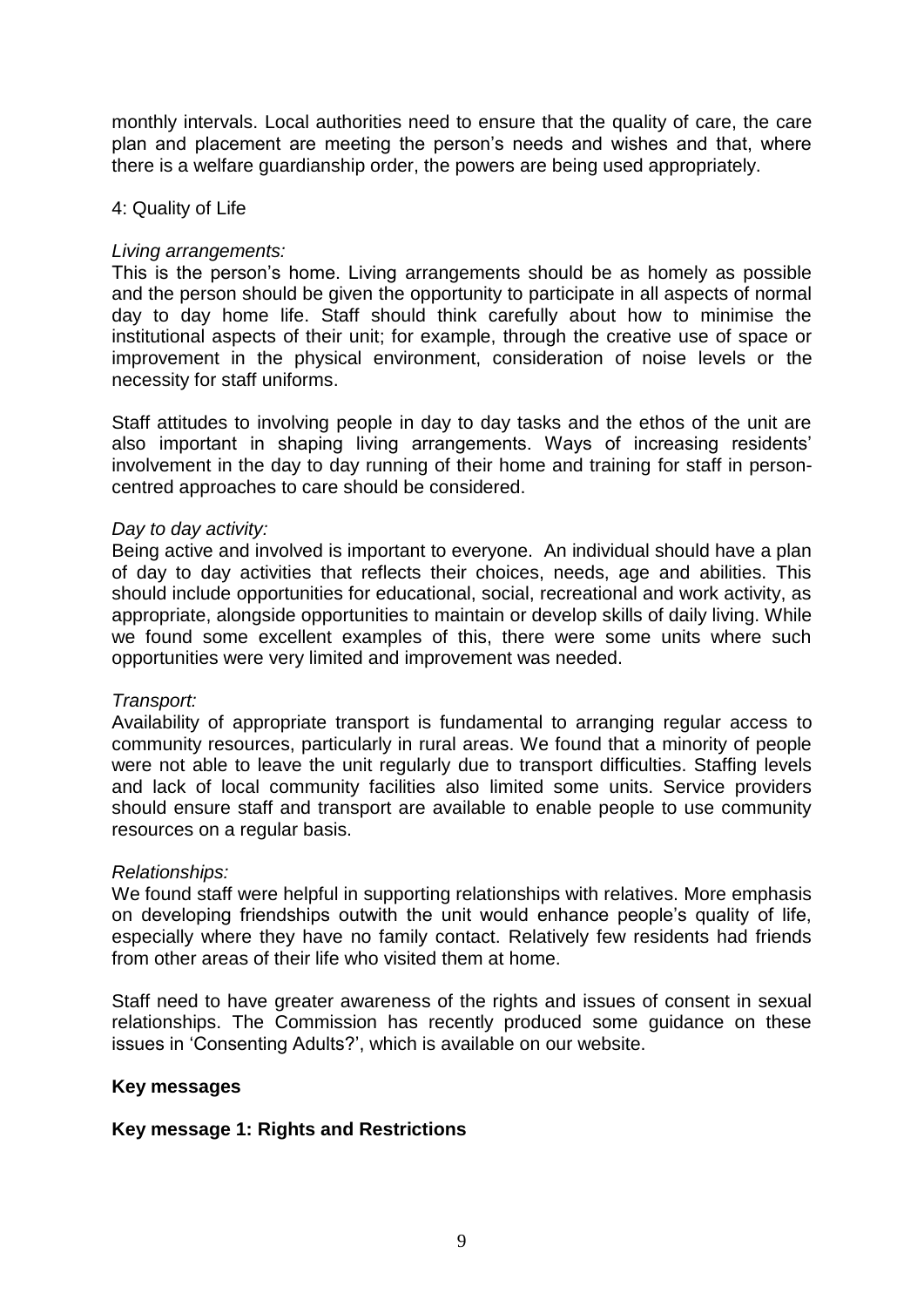*Risk assessment and risk management plans/care plans:*

**These need to be audited and reviewed regularly. Assessed risk was not adequately addressed in 7% of the plans we examined.**

## *Behaviour management plans*:

**There needs to be appropriate professional input, regular audit and review and clarity about the legal basis of the intervention, particularly where plans restrict individual freedom.** 

#### *Legislative framework:*

**Staff need to have a clear understanding of the legal context for decisionmaking where a person lacks capacity to make welfare decisions and of the roles and powers of any welfare guardians or attorneys under the Adults with Incapacity Act. The relevant documentation should be available in the person"s file.** 

## **Detailed findings**

What we expect to find

- That risk assessments, and care plans addressing these risks, are in place.
- That where there are behaviour management plans, particularly those which involve restrictive measures such as physical restraint, these are regularly audited, reviewed and are within the law.
- That where there is a welfare guardianship order, staff are aware of the powers granted and of the roles of the guardian and guardianship supervisor, they consult appropriately and are aware if any powers are being delegated to them. A copy of the certificate of guardianship and the interlocutor stating the powers granted should be in the file.

What we found

## *Risk assessments:*

126 (83%) of the people we saw had risk assessments in place. These covered choking, falls, nutrition, moving and handling, road safety, epilepsy, showering, activities/outings and behavioural issues such as sexualised behaviour, verbal and physical aggression and self harm. For 5 people (4%), there were no documented risk assessments. We were not able to obtain information about risk assessment and care planning in 20 cases (13%).

The quality of risk assessments and care plans to meet the identified risk varied. In some cases every potential risk of daily living was identified, the paperwork was excessive and there was then a problem accessing the important information from this. For one person, there were risk assessments in place for activities such as baking and swimming but there was no risk assessment in place for her contact with her father, who was a convicted sex offender. Although we were told that all staff were aware that visits from the father had to be supervised by staff or a relative, our view was that there should be a documented risk management plan for this. Some care plans had a strong nursing bias and covered falls, nutrition and moving and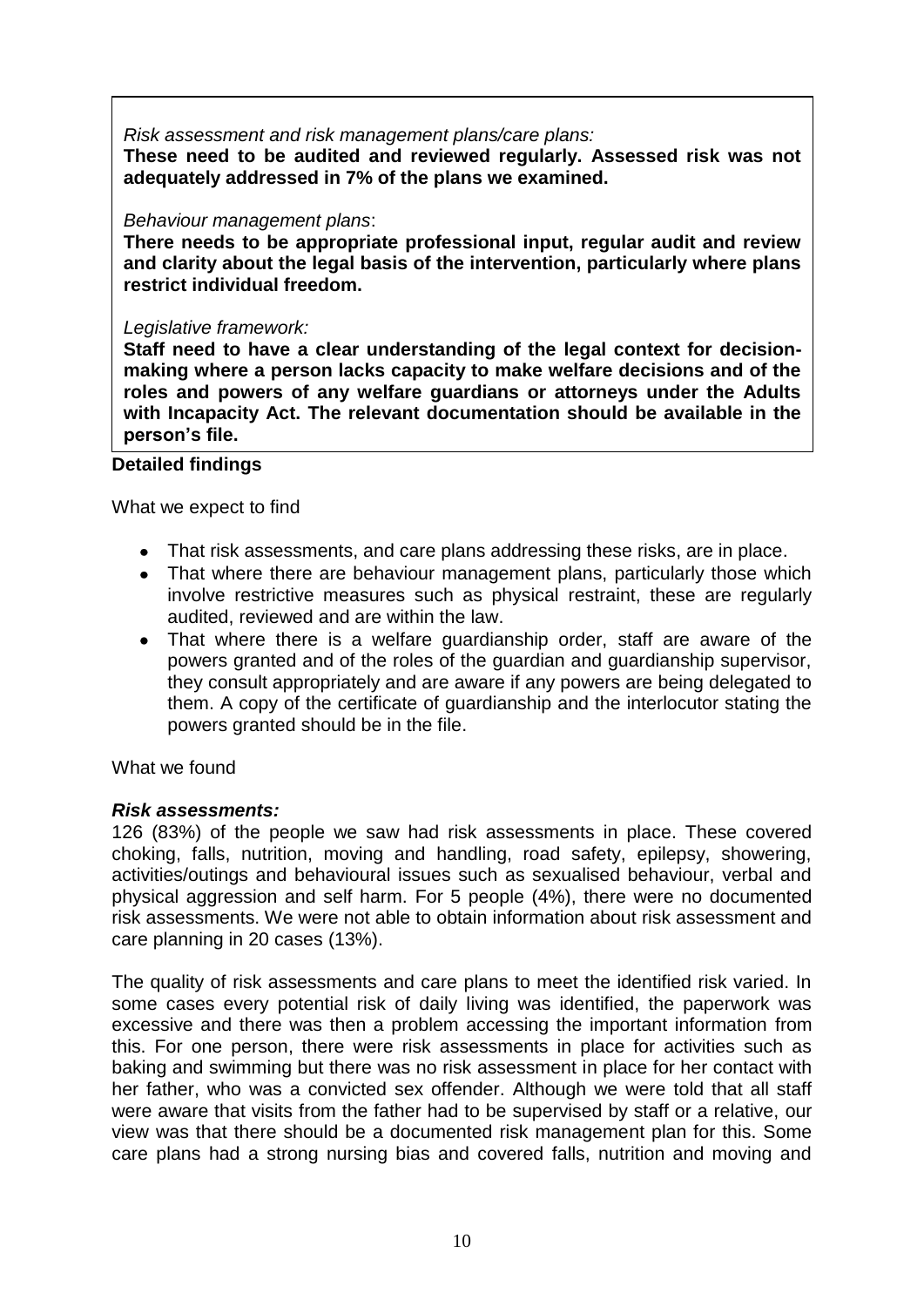handling risks, but did not address other aspects of the person's life or reflect a social model of care.

For 10 (7%) of the 126 people with written risk assessments, Commission visitors considered that the care plan either did not address the identified risks or did not address them in sufficient detail, or the risk was no longer current. For the 5 people without written risk assessments, we considered that their care plans addressed the issues.

#### *Restrictive measures/restraint:*

Across the 22 units staff informed us there were 13 people who were subject to restraint on a regular basis (9 in relation to significant behavioural difficulties, 3 in order to attend to their personal care and one in relation to both). Some individuals were subject to other types of restriction. There were several individuals whose contact with some family members was restricted or supervised and these were authorised by guardianship powers. One man with sexually predatory behaviour, who was on 1:1 observation 10 hours per day, was not subject to guardianship. The Commission consider there should be a legal basis for such intrusive measures.

We enquired about the legal status of those people being regularly restrained. The Commission is of the opinion that the power to restrain should be made explicit in any guardianship application under the Adults with Incapacity Act, so the matter can be examined fully by the Sheriff. He/she will consider this in light of the principles of the Act, particularly whether it is of benefit to the adult and the least restrictive option. In one unit, where 4 people were regularly being restrained, only 2 were subject to guardianship, though applications were in process for the other 2. In another unit, the person who was being most regularly restrained was not subject to guardianship. In a third unit, welfare guardianship was in place but staff were unsure of the powers and whether they covered their intervention.

In most cases there were good behaviour management plans in place to minimise use of restraint, which were audited and reviewed regularly by staff and the CLDT. However, several people had behaviour management plans which would have benefited from the specialist input of a clinical psychologist or a behaviour specialist nurse. This was not happening. Some also lacked detail or direction, or they were not being recorded or reviewed adequately.

#### *Guardianship:*

Thirty-six of the 151 people we saw were subject to welfare guardianship with a range of powers. Only 59% had clear documentation of the powers of the guardianship, and the contact details and appropriate involvement of the guardian by the unit. Where there is inadequate documentation or no documentation, or no discussion on how the guardian wished to operate the powers, staff cannot be sure they are acting legally.

Staff in 9 units had received training on the Adults with Incapacity Act and on issues of capacity and consent. In the other 13 units, many staff demonstrated very limited understanding of the requirements of the Act. All but 3 units had received input on the Adult Support and Protection (Scotland) Act 2007.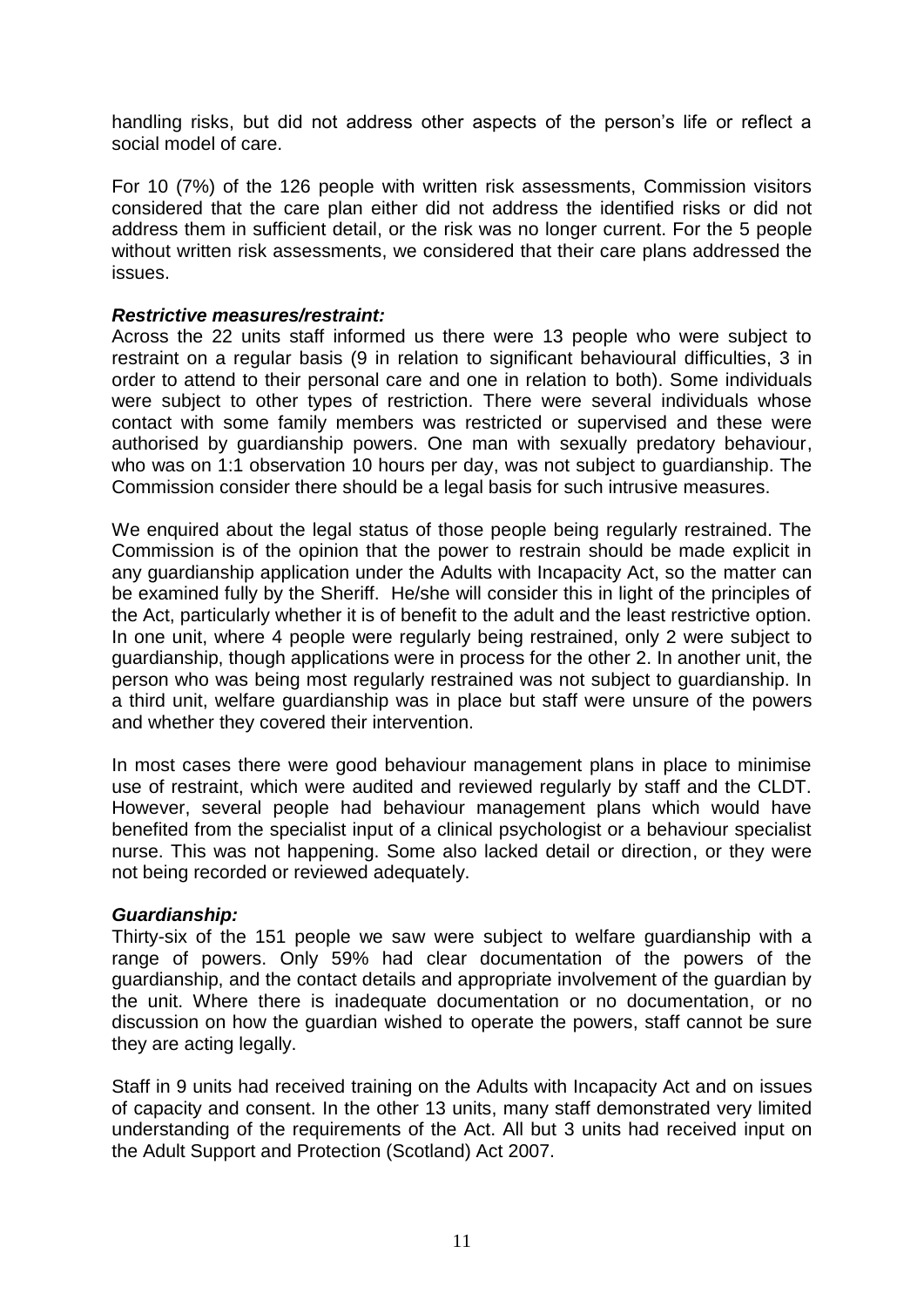**Key message 2: Health**

**Overall, there was good access to primary health care services and input from Community Learning Disability Teams.**

**There was poor compliance with the legislative requirements of Part 5 (section 47) of the Adults with Incapacity (Scotland) Act 2000, where a person lacks capacity to give informed consent to medical treatment. GPs and service providers should ensure a certificate of incapacity and a treatment plan are completed and copies of these documents are available in the person"s file.** 

## **Detailed findings**

People with a learning disability have higher than average rates of a range of medical conditions. Twenty-five percent have epilepsy, whilst 47% and 63% have hearing and visual impairments respectively. There is a higher incidence of respiratory disease, coronary heart disease, dysphagia (swallowing problems), osteoporosis, hypothyroidism, diabetes, urinary tract infections and injuries due to falls. There is also a higher incidence of mental illness and behavioural difficulties. People with a learning disability also have a lower life expectancy and the causes of death differ from the general population. Due to this different health profile, strategies to improve the health of the general Scottish population are unlikely to have a significant impact on the health inequalities experienced by those with a learning disability.<sup>5</sup> More focussed health promotion strategies are needed to address the needs of this client group. Access to specialist learning disability services, as well as good primary care services, are therefore extremely important.

<span id="page-11-0"></span>What we expect to find

- The person has had a health check in the last year.
- The person can access specialist input where this is required.
- Staff are promoting healthy lifestyles for residents.
- For anyone on medication, either the person is able to give informed consent  $\bullet$ or there is a legal basis under the Adults with Incapacity Act (AWI Act) or the Mental Health Act. Where medication is being given under the AWI Act, a section 47 Certificate of Incapacity and a treatment plan completed by the GP should be evident in the person's records.
- There is a policy in place covering the administration of covert medication.

<span id="page-11-1"></span>What we found

## *GP services:*

1

All units seemed to have good links with their GP and many commented on the responsiveness of the service. Of the 98 people who responded, 88% said that they had had an annual health check in the last year, the remaining 12% that they had not.

<sup>&</sup>lt;sup>5</sup> Emerson E., Baines S. Health Inequalities in People with Learning Disabilities in the UK:2010, Improving Health and Lives: Learning Disability Observatory, 2010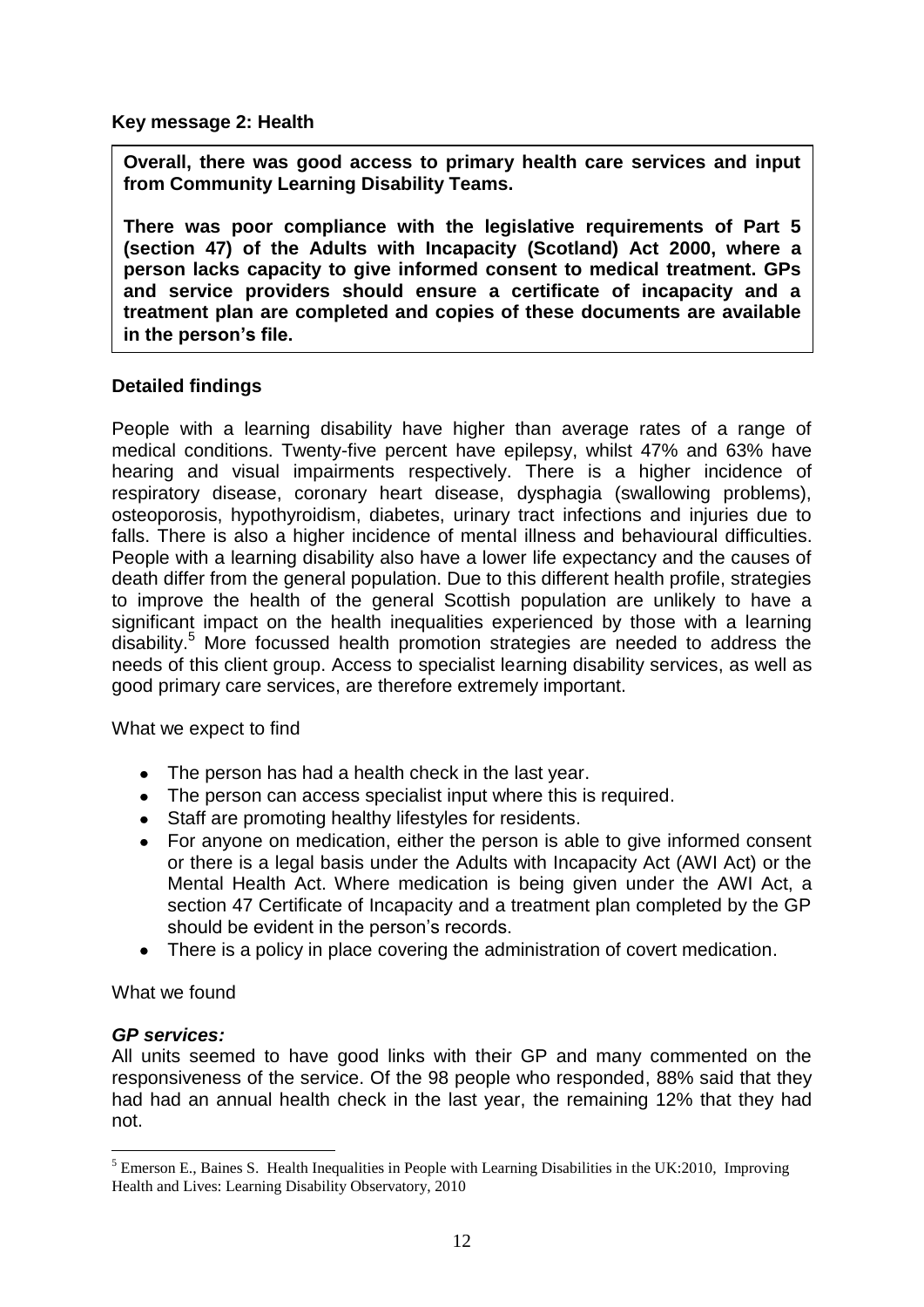## *Specialist input:*

Overall, units had good access to specialist services. The following specialist input was reported to have been available *when required***:**



Some also had had input from continence nurses, epilepsy nurses, diabetic nurses, podiatry, dentistry, opticians, specialist RNIB assessments and specialist autism teams.

Four units reported difficulties accessing services, one in relation to podiatry, one for psychiatry, and two for psychology services. There appeared to be a difficult dynamic between one unit and the local CLDT/Health Board, and Commission visitors saw several people with significant behavioural difficulties who they felt would have benefited from psychology and OT input, which they were not getting.

## *Healthy lifestyles:*

All units reported on their efforts to promote a healthy lifestyle. This was reflected in the menu choices and staff encouragement to buy healthy food, with residents involved in this. Units encouraged fitness through walking, swimming, Wii fit, use of the gym, yoga, keep fit classes, rebound trampolining or other exercise. Good practice examples included:

*Exercise groups organised on a daily basis by Magdalen House and St Vigeans, a Health Action Week organised by Townend to raise the profile of healthy living, and several units which were providing assistance with smoking cessation*.

Units generally monitored weight and identified those with high BMIs or other health issues, referring them on to a dietician where necessary. Our concern about one unit"s inability to offer appropriate sport and exercise was mentioned earlier.

## *Consent to treatment:*

Twenty-five per cent of the 138 respondents did not require a section 47 AWI Act Certificate of Incapacity because they were either able to consent, were not receiving any treatment or their treatment was covered by the Mental Health (Scotland) Act 2003. Fifty one percent of people had section 47 certificates completed as they were unable to give informed consent to treatment; however, many of the certificates did not have treatment plans attached, as required under Part 5 of the Act. We were very concerned to find the remaining 24% of people had no section 47 certificate in place at all, though they were unable to consent to the treatment being prescribed.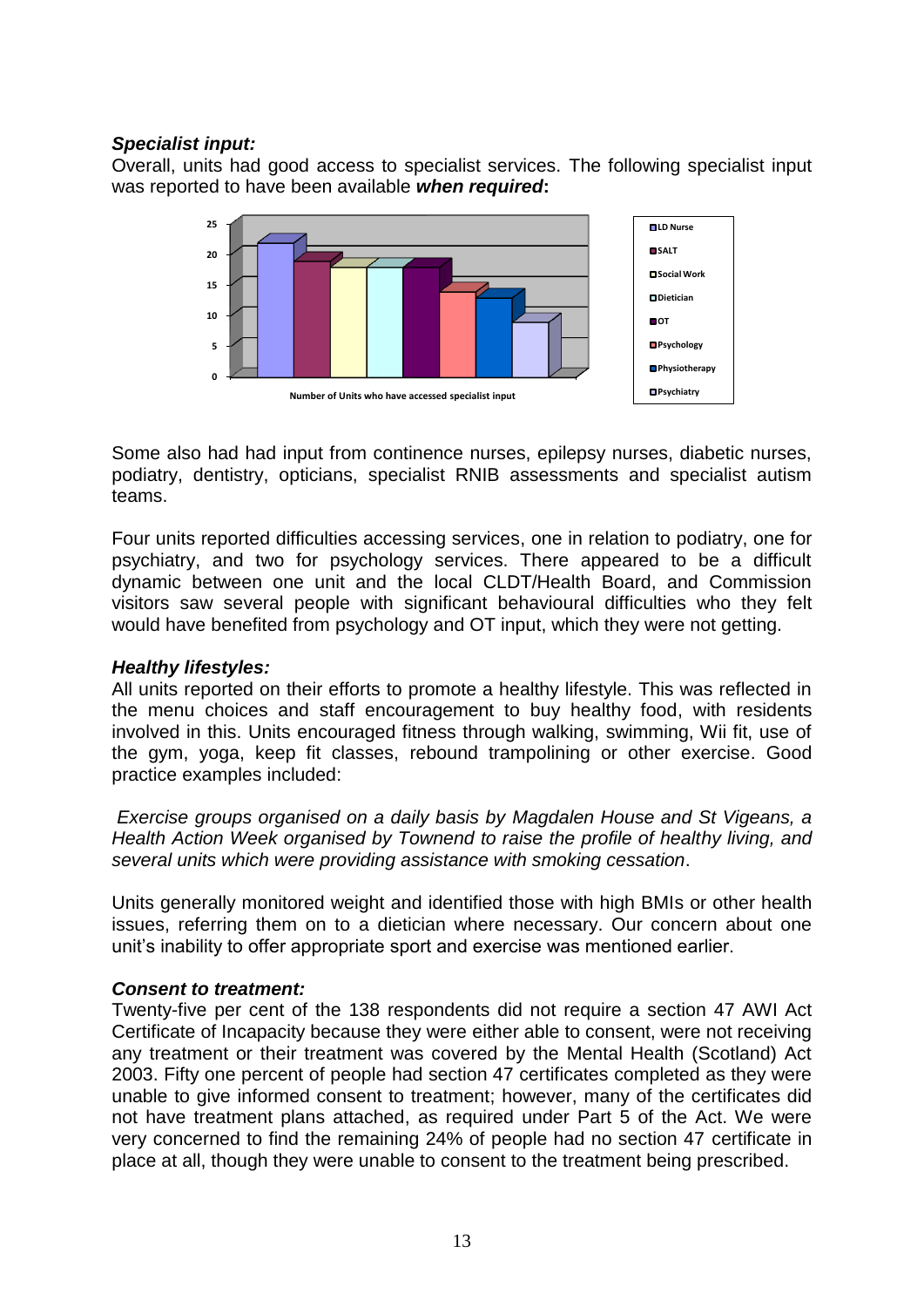Approximately half the units had a policy on administration of covert medication and around half were aware of the Commission"s guidance on *Covert Medication.*

## **Key message 3: Participation in care planning and review**

**Service providers need to maximise the person"s participation in this process. This includes preparation and assistance to enhance the person"s communication and involvement and better access to independent advocacy, particularly where the person has no friends or relatives.** 

**Local authority social work services should be involved in reviews, at a minimum, on an annual basis or, where the person is on welfare guardianship, at no more than six monthly intervals. Local authorities need to ensure that the quality of care, the care plan and placement are meeting the person"s needs and wishes and that, where there is a welfare guardianship order, the powers are being used appropriately.** 

## **Detailed findings**

What we expect to find

Each person has an individualised care plan.

- The plan is reviewed at a minimum on an annual basis and the care manager/social worker from the local authority should be involved.
- The person contributes as far as possible to that plan and to the regular review of it, along with relevant professionals and family, where appropriate.
- Preparation and assistance is provided to enhance the person's communication and involvement in the process.
- Access to advocacy.
- Where there is a plan for the person to move on, this is supported by their care plan.

What we found

## *Care plans:*

Although there were care plans in all the files we looked at, these varied in quality. Some were excellent and very person-centred. A number were based on Essential Lifestyle Plans or Personal Life Plans and reflected the person"s wishes about how they wanted to live. Others, as stated before, were largely nursing-based and did not holistically address the person's needs and choices. They addressed the person's physical needs and the provision of a number of activities but gave no feeling of the person as an individual by including such things as the person"s likes, dislikes, important relationships and how they communicated.

## *Care plan reviews:*

Eighty-three per cent of the 142 respondents had had an internal review of their care plan in the last six months; 14% in the last 12 months; 3% had not had a review in the last year. However, many of these reviews only involved care home staff and did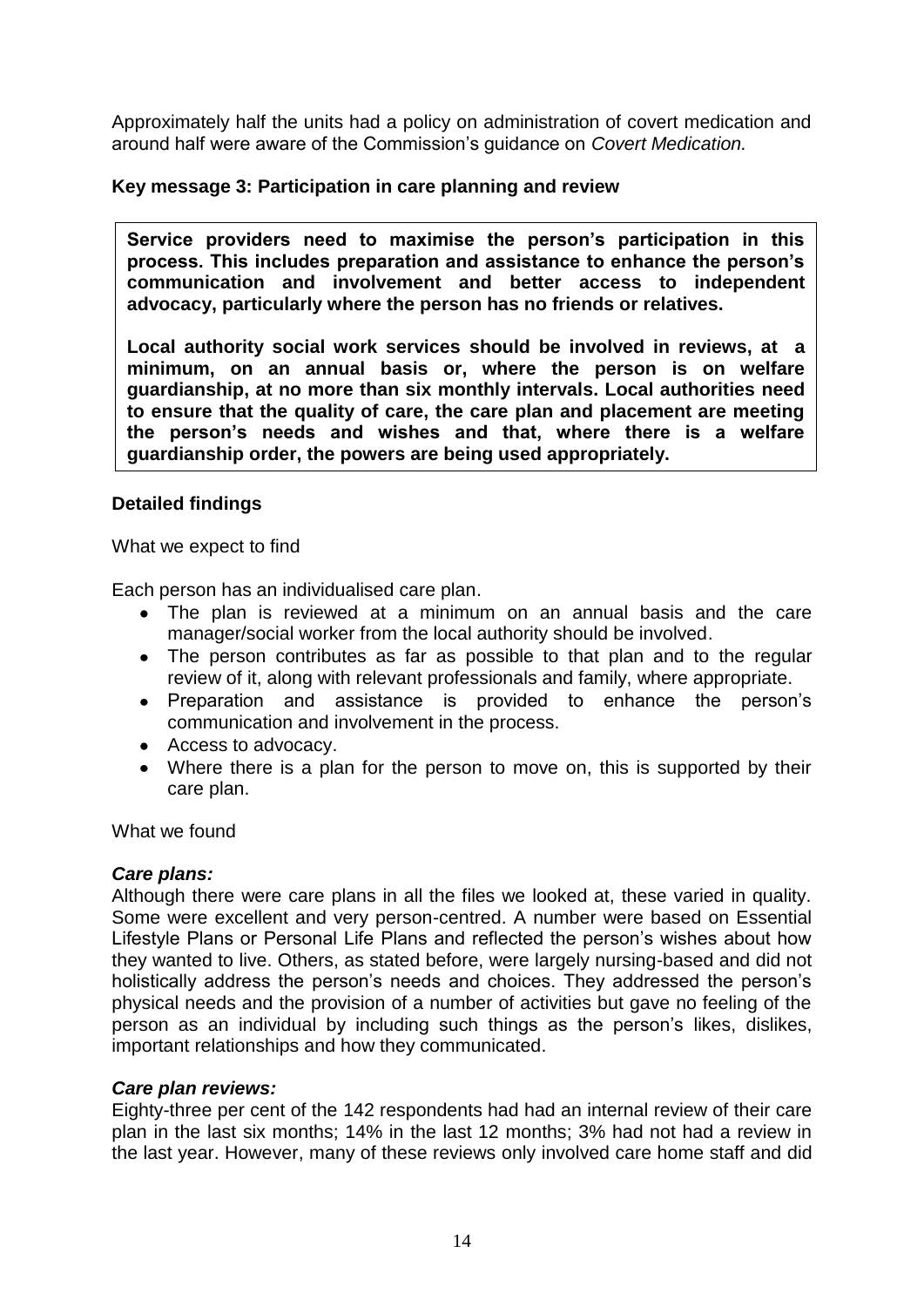not involve the care manager/social worker from the local authority. There was concern about the lack of involvement of some local authorities as detailed below.

#### *Participation and involvement of service user in review process:*

Sixty-two percent of people had attended their review and 38% did not. Records indicated only 6% of people had independent advocates who attended the review, either with the person or to represent the person"s views.

Staff told us they usually discussed the review with the person to gather their views and wishes, and went over their written report beforehand. Some units do not produce written reports, which made it more difficult to evidence that the resident"s views have been considered. The Care Commission has requested that these units prepare written reports. Staff generally explain the process of the review to the person, if in attendance, and the outcomes of the review afterwards.

We saw some good examples of efforts to maximise the person's input to the review. These included:

*In St Vigeans the person completes a client contribution form with their keyworker before the review and has a 'goal planner'.*

*March Glen used a reflection sheet to record the dialogue between the person and their keyworker to share issues which can be discussed at the review.*

*The use of Boardmaker software to create printed symbol-based communication, as well as photos, was used by a number of units to aid discussion and choice.*

In Magdalen House symbols were used to help the person express how they were *feeling about their review.*

*In Camphill Blair Drummond, the Speech and Language Therapist was trying to increase engagement by using Storyboard to explain the review process.*

## *Professional and family involvement in reviews:*

We would expect the local authority to be involved in at least an annual review. We looked at the 20 people (14%) who had had a review within the last 12 months, where local authority attendance could be expected. We found that 25% of these reviews had had no recorded input from the local authority social work service.

Some homes reported good input from social workers/care managers. However, social work input to reviews was inconsistent across local authorities. There were 4 authorities which regularly did not provide input or where it had been two years or more since they had been involved in a review.

Two local authorities had reviewing officers, rather than allocated social workers involved. They reviewed everyone from their authority in that home on an annual basis. Some of these reviews were really thorough. Others were very superficial, appearing simply to confirm the continuation of the same care plan without exploring how the person's skills, interests and opportunities could be expanded to enhance their quality of life. The manager of one of the homes was also concerned about this.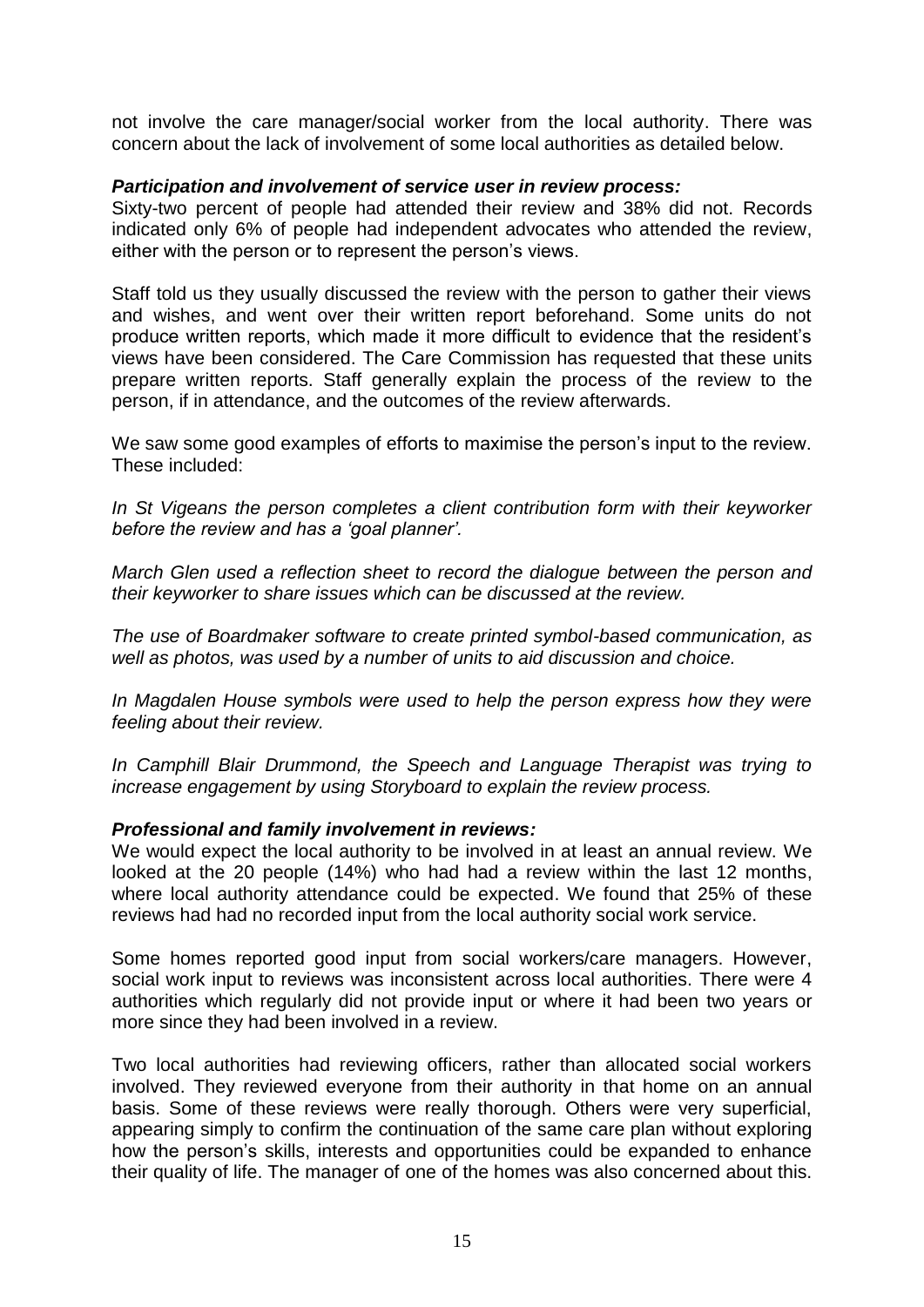One parent travelled a considerable distance by taxi on a weekly visit to her daughter, at a cost of £40. She complained about the unwillingness to coincide the review with her visit, which meant that she had been unable to attend. In another home, the duty worker from the local social work team came to the reviews, so there was not the same degree of consistency for the service user.

Of the 142 responses, parents or relatives attended 45% of reviews. Psychiatrists, community learning disability nurses or other members of the CLDT attended 14% of reviews.

#### *Advocacy:*

Access to, and availability of, independent advocacy services varied. Two units reported that they had no access to independent advocacy services, several reported good access and most of the other units reported very minimal use. We felt that, particularly for a number of residents without friends or family, accessing independent advocacy would have had benefits for them.

#### *Moving on:*

Eighteen people were considered to be able to move on to less supported accommodation "in the future." Plans for 4 of these people were well advanced and this was reflected in their care plans. It was seen as a medium/longer term option for the remainder. One person"s current placement had broken down and he was waiting for alternative accommodation to be identified.

#### *Other opportunities for participation:*

Residents meetings or house meetings were held in all units. The frequency varied from weekly to quarterly. They considered issues such as furnishings and environmental improvements, outings and events, holidays, menus and activities. Some units both wrote and symbolised the minutes of these. Some clearly reviewed the issues raised at the previous meeting and reported back on the progress made.

- Some units had tried to make policies and paperwork, such as care plans, more accessible by using pictures and symbols.
- Some units produced newsletters to inform residents and relatives of events or issues
- Some units involved residents in interviewing for new staff
- Other aspects of choice and participation have been commented on under the Quality of Life section below

## **Key message 4: Quality of life**

#### *Living arrangements*

**This is the person"s home. Living arrangements should be as homely as possible and the person should be given the opportunity to participate in all aspects of normal day to day home life. Staff should think carefully about how to minimise the institutional aspects of their unit; for example, through the creative use of space or improvement in the physical environment, consideration of noise levels or the necessity for staff uniforms.** 

**Staff attitudes to involving people in day to day tasks and the ethos of the unit are also important in shaping living arrangements. Ways of increasing residents" involvement in the day to day running of their home and training for staff in person-centred approaches to care should be considered.**

16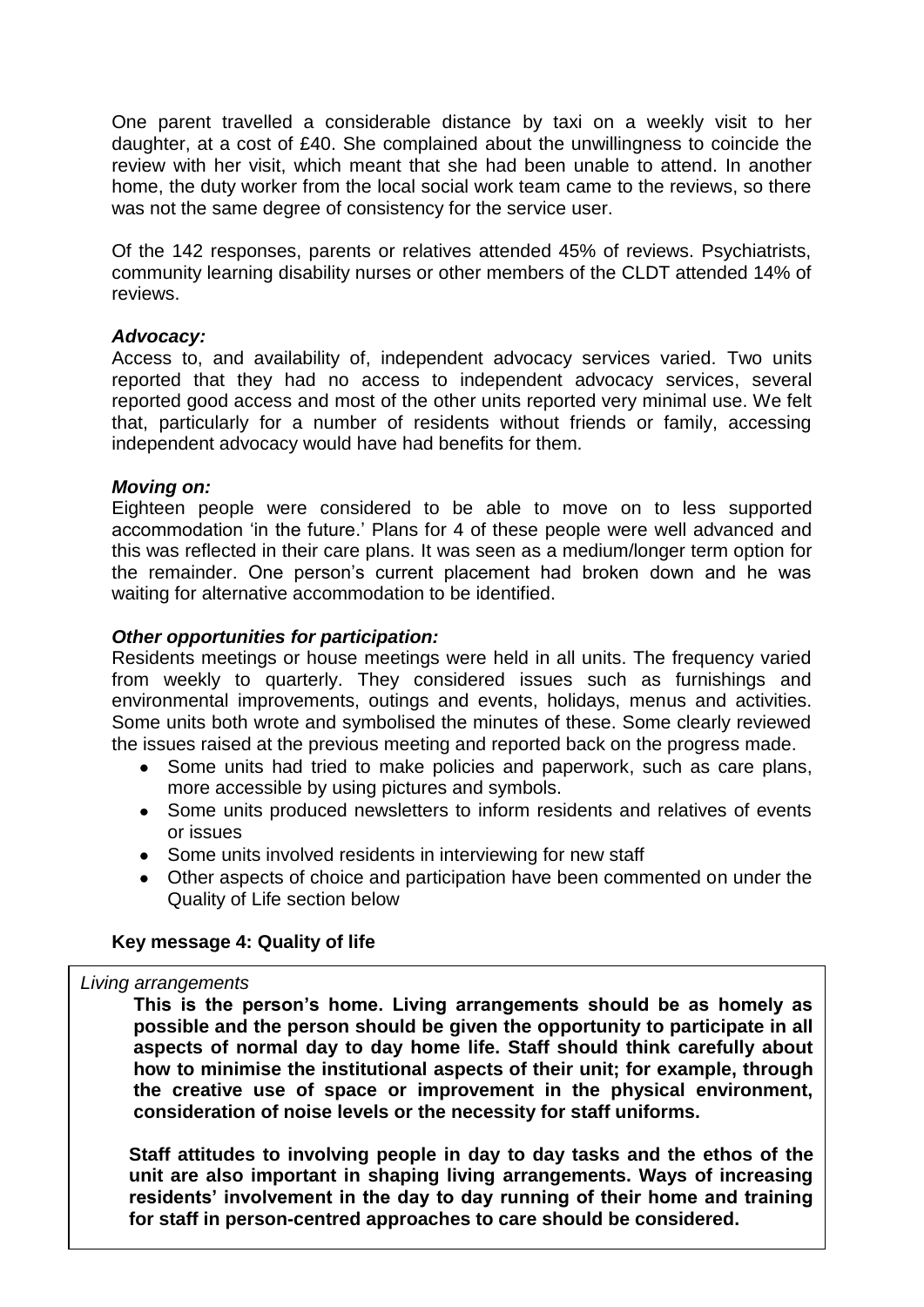#### *Day to day activity*

**Being active and involved is important to everyone. An individual should have a plan of day to day activities that reflects their choices, needs, age and abilities. This should include opportunities for educational, social, recreational and work activity, as appropriate, alongside opportunities to maintain or develop skills of daily living. While we found some excellent examples of this, there were some units where such opportunities were very limited and improvement was needed.** 

#### *Transport*

**Availability of appropriate transport is fundamental to regularly accessing community resources, particularly in rural areas. We found that a minority of people were not getting out and about due to transport difficulties. Staffing levels and lack of local community facilities also limited some units. Service providers should ensure staff and transport are available to enable people to use community resources on a regular basis.**

#### *Relationships*

**We found staff were helpful in supporting relationships with relatives. More emphasis on developing friendships outwith the unit would enhance people"s quality of life, especially where they have no family contact. Relatively few residents had friends from other areas of their life who visited them at home.** 

**Staff need to have greater awareness of the rights and issues of consent in sexual relationships. The commission has recently produced some guidance on these issues in "Consenting Adults?," which is available on our website.**

#### **Detailed findings**

#### **Quality of life - living arrangements**

What we expect to find

For a high proportion of the people we saw, their current residence was regarded as a long term placement and so it was very much their home. We therefore had a number of expectations for people living there. These included:

- Personalised bedrooms, choice of décor and somewhere they could chose to spend time
- A variety of sitting areas affording the opportunity to socialise or find a quiet, more peaceful space
- Dining areas that are pleasant places to eat
- A safe, clean, homely environment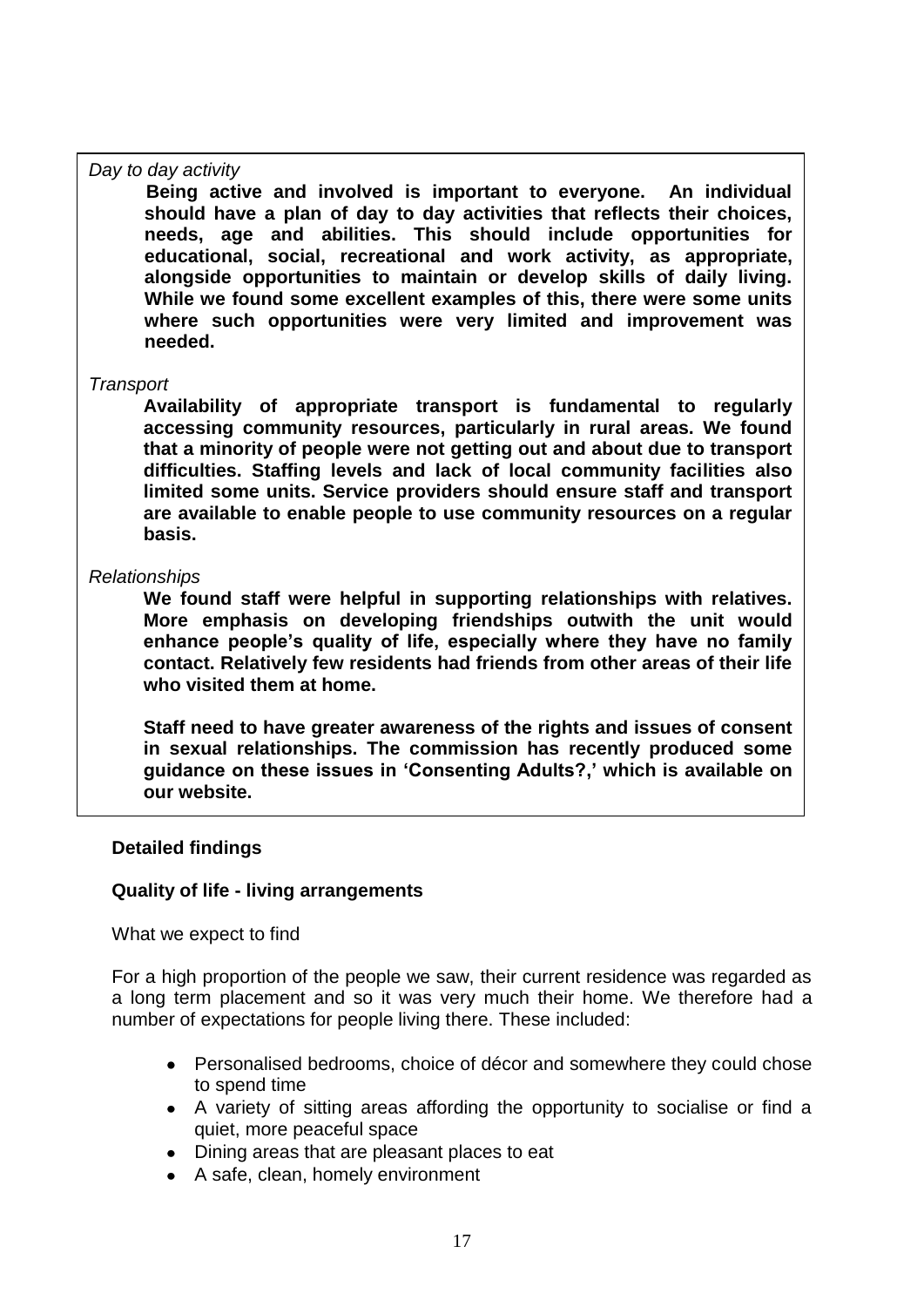- Access to a well maintained garden space
- Choice of food and access to tea/coffee/snacks when wanted

#### What we found

#### *Bedrooms:*

All but 5 people seen had their own room. The 5 who shared rooms seemed happy to do so and included 2 brothers and 2 friends who had been in hospital together for many years. Nearly all bedrooms were personalised with people"s photos, pictures and personal belongings, and most had their own TVs, DVD players and music systems. There were a few people who chose, or needed, more spartan rooms, due to their difficulty in tolerating more stimulating or cluttered surroundings.

Most people (81%) had some choice in the décor and furnishings in their rooms and could spend time in their rooms when they chose to (88%). For example one woman commented:

*'I have a key to my own room. I have all my own things in it and I chose my duvet cover. I have my budgie. I have pictures on my wall and have an Elvis calendar.'*

#### *Communal areas:*

With the exception of one unit, all had a variety of sitting areas. The exception had been purpose-built and catered for a number of people with challenging behaviour, where additional quiet sitting areas would have been useful when individuals became anxious or agitated. In some units, particularly several of the communal ones, residents tended to congregate in a large sitting room or by the entrance. This gave the units a very institutionalised feel. Staff had tried various strategies to encourage residents to use some of the alternative sitting areas with limited effect. There were concerns about one unit which, despite having other quiet areas, had what was described by the Commission visitors as a **"***barn-like central day area, where most of the residents congregated, which was noisy and echoed'.* Several people living in this unit also commented on the noise.

## *Homeliness:*

Most of the dispersed units were described by Commission visitors as very homely with more 'family-sized' sitting and dining rooms. As mentioned above, some of the communal units felt very institutional, but some, such as Newhouse, had managed to create a homely environment. One of the Commission visitors commented:

"*They make the best use of an existing country style house with large add on extension. It's very homely with good use of domestic furniture, fireplaces, pictures and a high standard of décor. Residents had been involved in choosing the décor*  and furnishings for their bedrooms and the living rooms. The austerity of the big *bathrooms holding hoists and specialist bathing equipment was minimised with the use of colour, window dressing, coloured towels, shelves with toiletries and candles.'*

Similarly, Rymonth was said to have "*a very homely feel with nice furnishings even though the main unit had 13 people living together'.*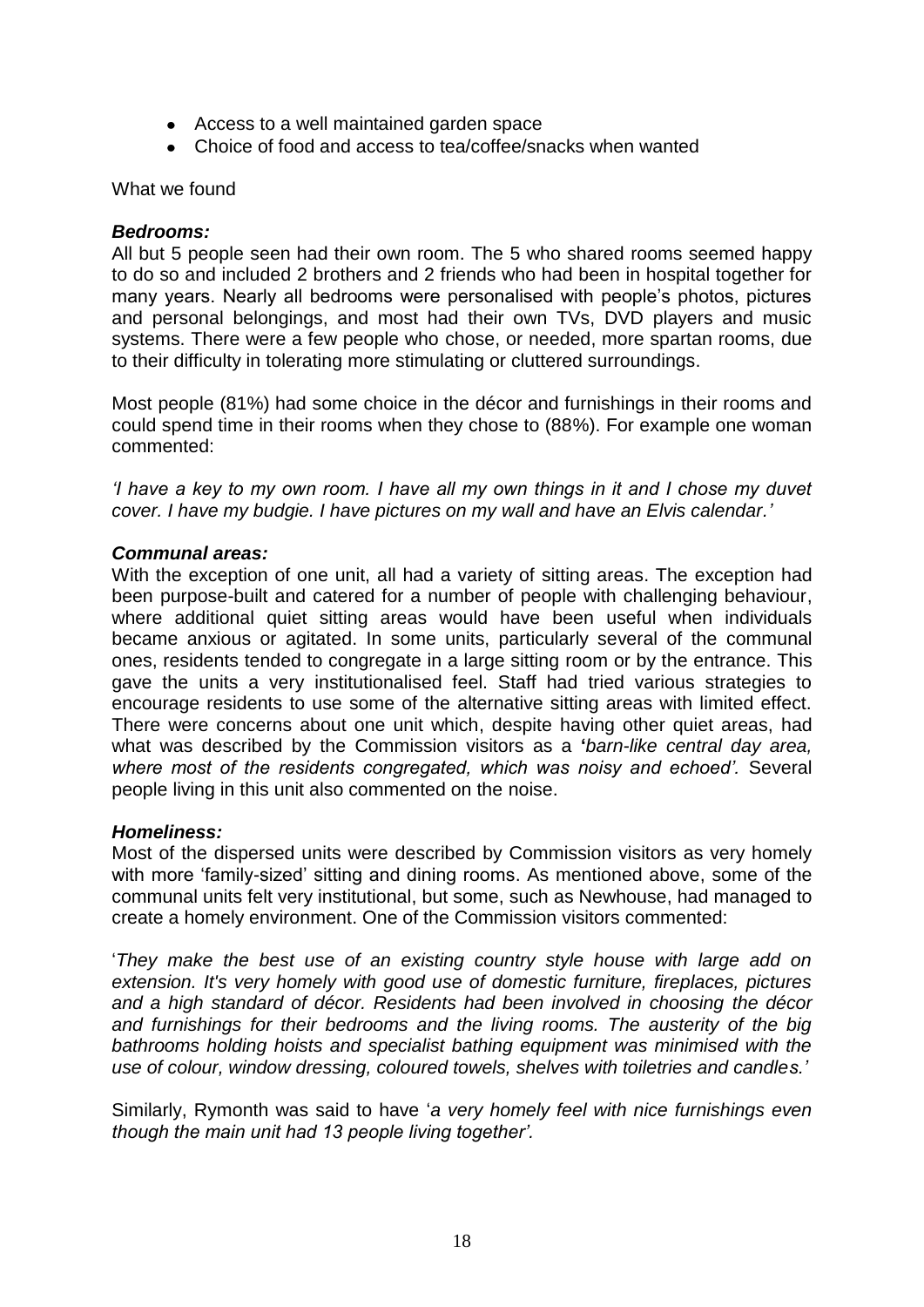One unit had particularly poor bathroom facilities with only two showers and one bath for 21 people. This resulted in 3 people having to be bathed by the night staff before they went off duty at 7.30am, and it was obviously not meeting service users' needs. This unit also had set seating arrangements for meals, which we were told was due to conflict between residents.

The wearing of uniforms by staff in some units detracted from a sense of homeliness.

#### *Garden:*

All units had garden areas, some with patios. Some were set in extensive grounds. Townend, for example, was set in *'beautifully maintained grounds and residents made a lot of use of the garden area, including a sensory garden.'*

Some residents were able to get involved in garden work. Others, at Garvald West Linton and Camphill Blair Drummond for example, were involved in gardening and estate maintenance.

One or two garden areas would have benefited from redesign or better maintenance to maximise their use.

#### *Access to kitchen/involvement in food preparation:*

Sixty per cent of people were free to use the kitchen to make drinks or have snacks. Most of those who did not have access were living in the communal homes. Here, drinks were provided at least three times a day, in addition to mealtimes, and residents could ask for drinks at other times if they wished. There were a number of reasons given for providing a trolley service: the availability of suitable kitchen space for residents, safety issues and the ability of residents to use such a facility. We saw a good example in one of the communal homes, St Vigeans, where individuals had been assessed as to who required assistance and guidance to use the kitchen and who was able to make their own hot or cold drink or snack.

All units offered a choice of food on the menu. Feedback from people on the quality of food was largely positive, though in one unit people were unhappy about the choices on offer. Where residents could use the kitchen, they were generally much more involved in shopping for the food, as well as preparing and cooking the meals. There was more involvement of residents in the dispersed homes. In general, the communal homes tended to have central preparation of meals, making involvement more difficult. Residents did, however, contribute to menu choice through residents" meetings and some assisted with tasks such as setting and clearing tables. There were a range of staff views on the value of involvement as well as managing the practicalities of it. The following two comments from staff illustrate the spectrum of views.

"*Our ethos is to support and encourage residents to have as much of a say in their living arrangements as possible and to spend time and use the kitchen as much as possible.'* and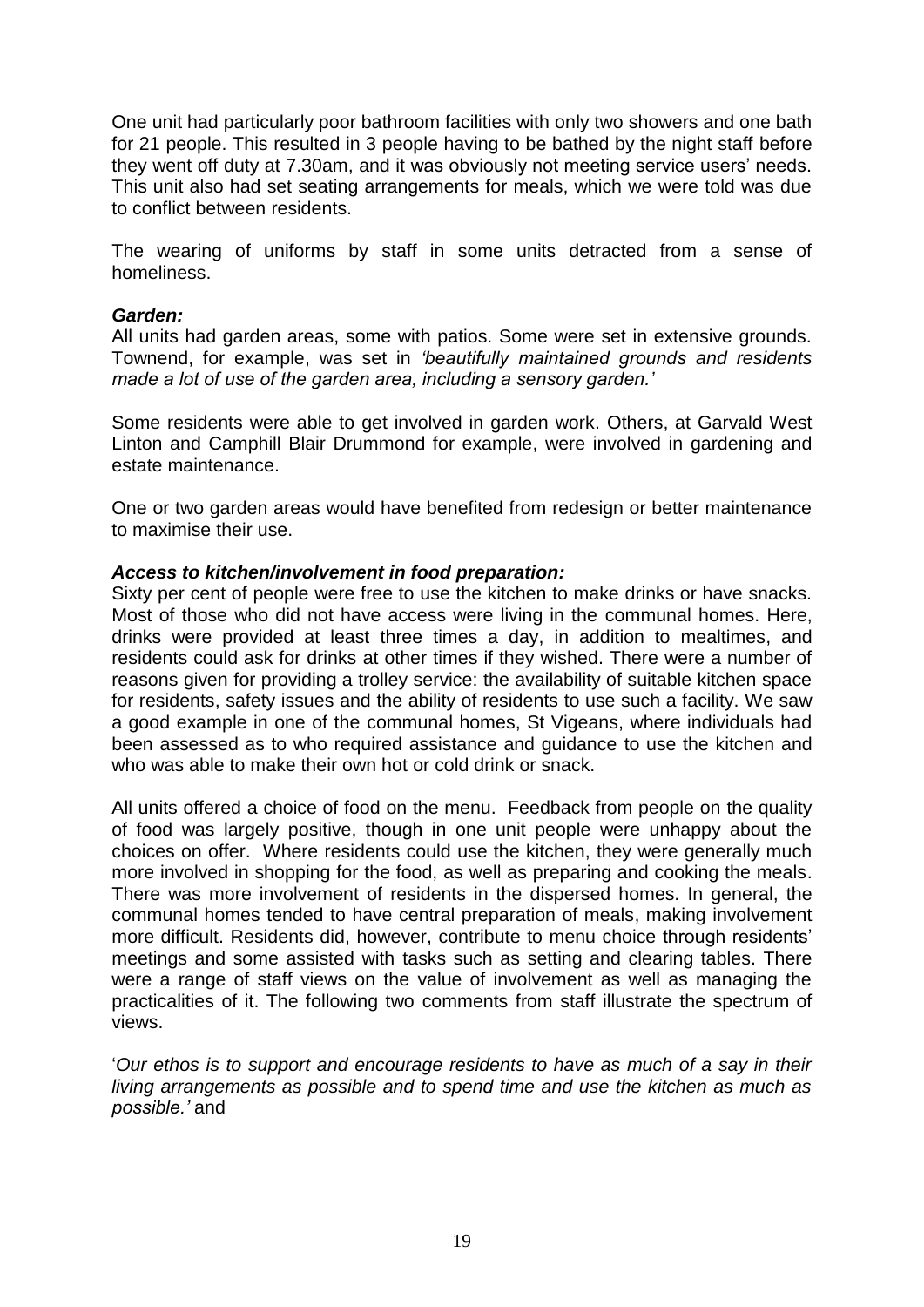*'One resident used to help clear tables and take the trolley down to the kitchen but I was told that this was stopped "by the powers that be" out of concern that he would "touch the food"'.*

## **Quality of life – day to day activity, transport and money management**

<span id="page-19-0"></span>What we expect to find

Active involvement in the tasks of daily living, in work or training, or in educational, social and recreational activities, all enhance a person's quality of life, their self esteem and their feeling of being valued. Everyone can make a contribution to the tasks and activities of daily life, if there is a good understanding of their abilities, likes and interests and the right support is provided. We expect the person to:

- Have a structured day, appropriate to their age, ability and wishes.
- Be able to choose social, educational, recreational, work and training activities and be supported by staff to pursue these.
- Have access to local community resources as well as activities at home.  $\bullet$
- Be able to maintain or develop their daily living skills, with appropriate staff support.
- Have a care plan which identifies how and when these opportunities will be provided.
- Have a copy of their daily plan, where appropriate, and in a format which reflects their communication skills.
- Have access to transport.
- Receive their full entitlement to benefits and that the management of their  $\bullet$ money is in line with the principles of the Adults with Incapacity Act, i.e. it is being used for the benefit of the person, in a manner that maximises their skills and in the least restrictive way.
- **Benefit from the use of any savings they may have.**

<span id="page-19-1"></span>What we found

## *Structured plans:*

Staff in 16 of the units said people had a structured activity plan. Two of the 6 without structured plans had an older population and felt that a less structured approach was appropriate to the age group. Eleven units said they provided the person with a copy of their individual weekly plan. We found 81% of people in dispersed homes, compared with 57% in communal homes, had structured activity programmes. This difference was only partly related to the slightly younger age group overall in these units.

## *Work and activity:*

There were considerable differences in the degree of structure and the level of activity within units. For instance, the units based on the principles of Rudolph Steiner (Garvald West Linton, Corbenic, Beannachar and Camphill Blair Drummond) all had workshops on site, including a bakery, woodwork, candle making and gardening. The ethos was that everyone was able to make a contribution through work. This meant that people of all abilities participated in workshops according to their skills and interests. People also attended college and had a variety of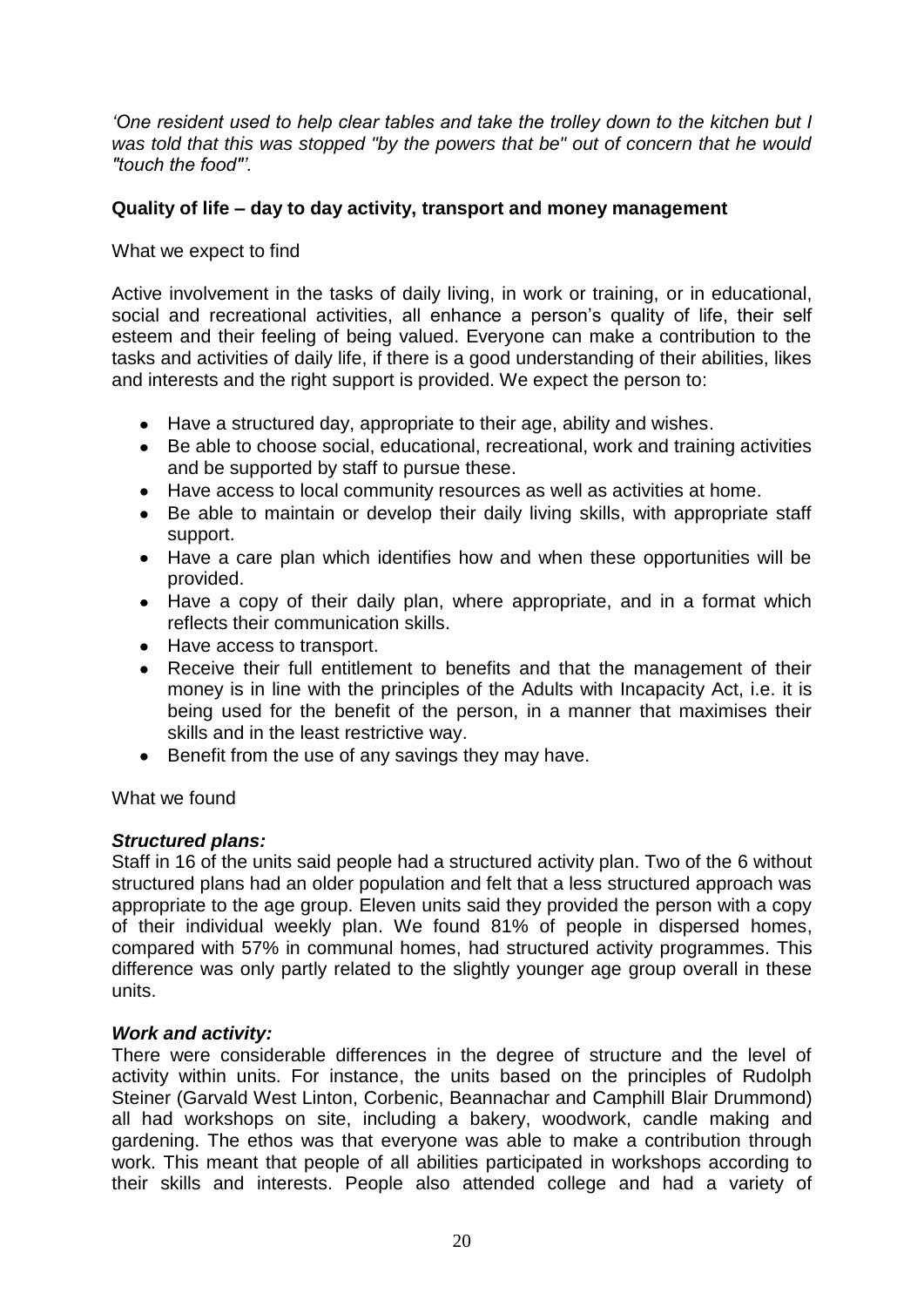community based activities. Everyone had an individual timetable, which included their workshops, educational, social and recreational activities and daily living tasks in their house.

Moorpark, which like the Steiner units has a younger age group, had an activity centre on site, which included a sensory room, games room, gym, art and music therapy and space for social activities. People had individual weekly planners, including use of these resources, community resources and time for daily living tasks. This degree of structure was suited to a service providing for people with ASD.

Other units had activity coordinators who, along with staff, organised a programme of activities both in-house and using community resources. The programmes were clearly displayed, some with photos and pictorial symbols to help people decide what they wanted to take part in. Some units employed seasonal workers for music therapy, art and gardening, though in some cases residents had to contribute to the cost. Participation was generally recorded by activity coordinators to ensure that people were afforded the same opportunity to access both in-house and community activities. Some coordinators saw the current programme as a step towards each person having an individualised weekly plan.

In 2 of the units, the majority of people attended local day centres and in addition had various social and recreational activities.

In others, the care staff were responsible for developing activity plans with the individual; some had developed very good programmes of activity reflecting the person"s interests and background.

Some examples of good practice included:

*'A young woman, whose previous placements had broken down due to her challenging behaviour, had a varied weekly programme, which included attending a Zumba fitness programme, contemporary jewellery making, a college course on recycling and individual art therapy. Visual aids developed by staff and the Speech and Language Therapist were used to indicate to her what activities she was doing each day.' (Dunvegan)*

*'Staff have worked to support his interest in birdwatching, organising trips to do this, supporting him to buy a birdfeeder and bird bath for outside his window and to write about birds he sees.' (St Vigeans)*

Other people had very limited programmes. Commission visitors commented on several units where quite a number of people were observed sitting around doing very little for most of the day with a TV on in the background.

We particularly had concerns about one unit where lack of transport was having an impact on people being able to take part in activities outwith the unit. Timetables appeared to be filled in ways that demonstrated very limited resources e.g. "*watching DVDs, board games, time in her room, listening to music'*. Several very fit young men said they would like to go swimming or horse riding or simply go out more. They had very little opportunity for sport or outdoor activities suitable for their age and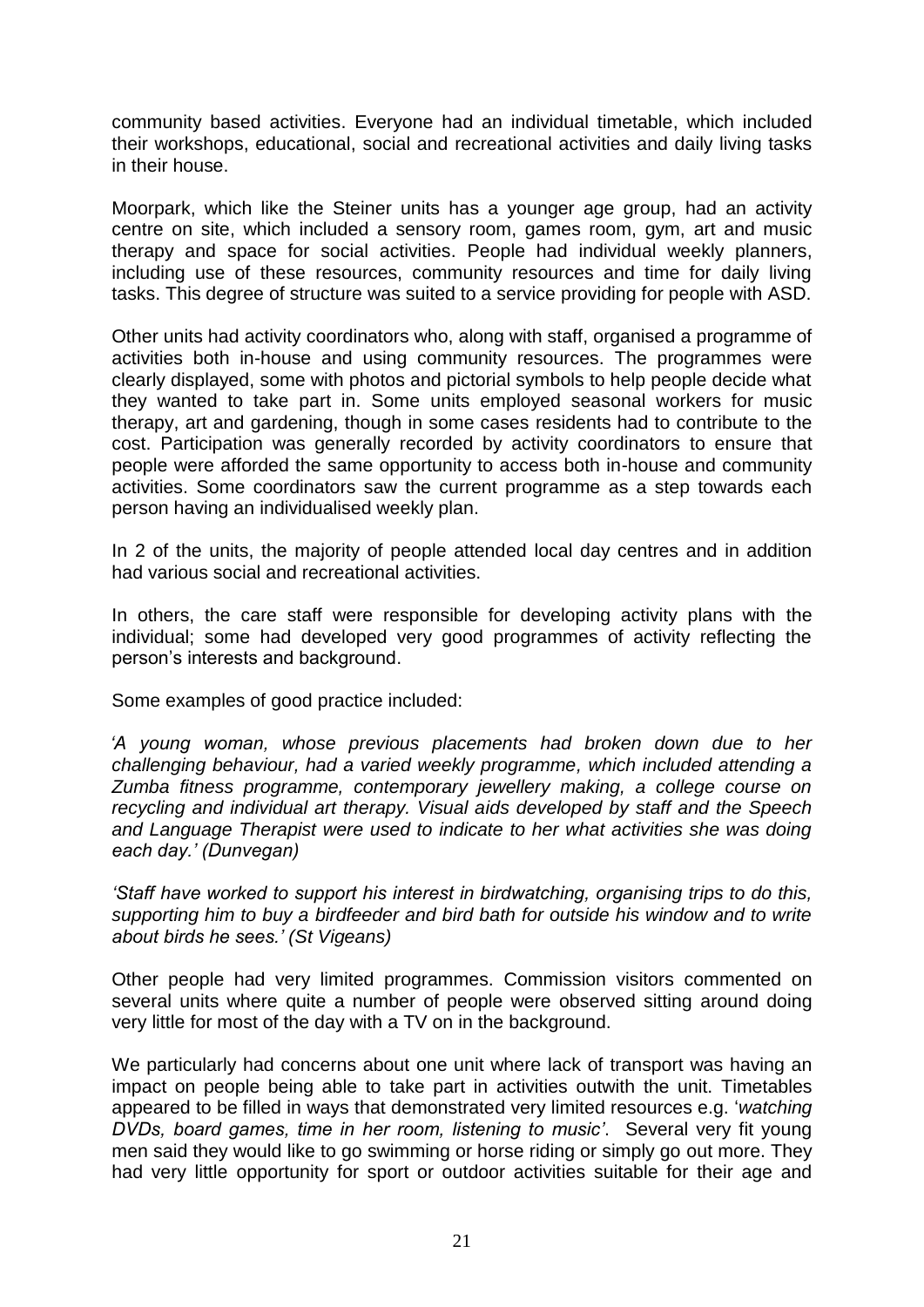ability. Staff said that they had raised the issue of transport and funding for activities with the owners but the situation had not changed. In the case of one man we were told by staff, "*medication is used regularly to manage his behaviour. He will ask for medication but staff think a lot of the time he would be better if he had more to do.'*  Three of the 4 residents interviewed in this unit said they wanted more to do.

We asked staff to identify any difficulties in providing a programme of activities. These included lack of staffing (2 units), transport issues (2 units), staff culture (one unit) and finding suitable activities in the local area (2 units).

## *Transport:*

Two units did not have their own transport. One of these in particular, as described above, was seriously curtailed in the opportunities it could offer people because of this. Three units charged residents mileage costs for using the minibus and occasionally escort costs, if *extra* staff were required to accompany the residents. In a fourth unit, the minibus was owned by an associated voluntary group and residents paid mileage costs. Other units did not charge mileage.

## *Daily living skills:*

Units placed very different emphasis on maintaining or developing daily living skills. For 66% of the people we saw, the commitment to training to assist independent living skills was clear in care plans. People were involved in day to day tasks from personal care to laundry, cleaning, shopping, handling money and meal preparation. For instance in Millburn, where it was evident residents were encouraged to maintain their skills, one person with severe disabilities was working on dressing herself and using a spoon to eat her food. In St Vigeans. life skills were included in the care plans and we saw one woman who was being supported to wash and dry the dishes, hang up her washing, set tables and clean her room. In Rymonth, we saw life skills included in the care plan and a particularly good task analysis for someone who was learning to prepare a snack for himself.

Some examples of good practice included:

*Tina is a woman in her late 30s with some behavioural difficulties. Staff said* "*She needs assistance with personal care, dressing, laundry, cooking etc but as far as possible she is expected to do as much of this as she can. Each event in everyday life is centred on improving Tina's living skills and confidence.'*

*Robert is a middle-aged man with Down's syndrome. Staff said 'We encourage him to maintain his skills and encourage him to do chores. He likes hoovering and we support him to do the dishes, tidy his room and so on. He is much more actively involved than he was in his previous placement where he had bed sores from sitting too much.'*

In other units, the physical limitations of the buildings and the provision of "hotel services', such as meals on a trolley from the kitchen, bulk buying of food, industrial rather than domestic laundry facilities, cleaning of bedrooms as well as communal areas by domestic staff, curtailed the opportunities of involvement by residents. This was more apparent in units with a communal model of care. There was proactive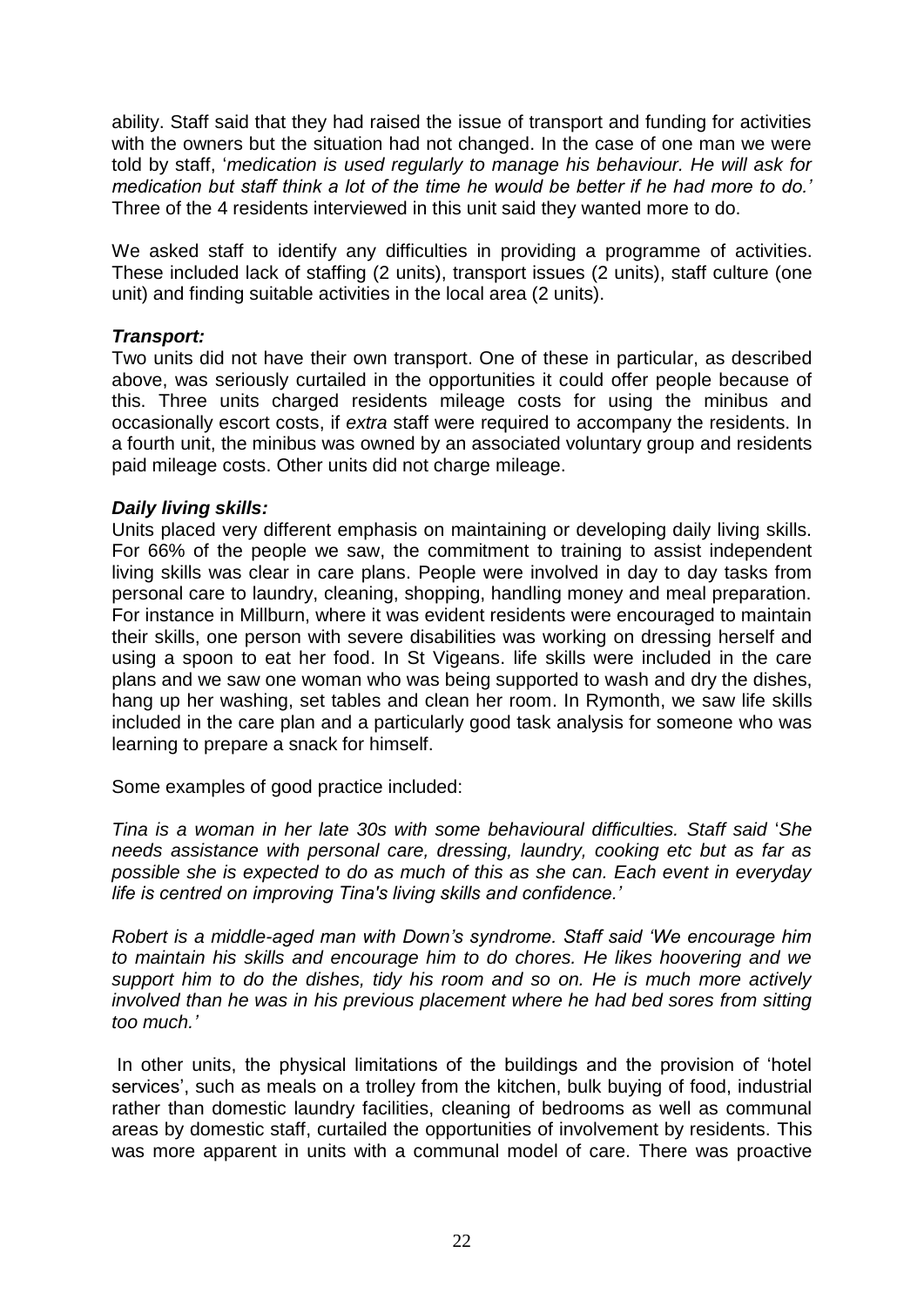support for developing life skills for 47% of the people we saw in communal homes, compared with 82% of the people we saw in dispersed homes.

Environmental difficulties and a slightly older age group in communal homes contributed partially to less involvement in day to day living skills. However, it was apparent that some units managed to work proactively in this area and that the attitudes and ethos of the staff group had a significant influence.

#### *Money management:*

[Table 3](#page-27-2) shows how people"s funds were managed and the different pattern between communal and dispersed homes. Those in dispersed homes are more likely to manage their own money, or have a family member or other person manage it. Those in communal homes are more likely to have staff in the unit as their appointee. [Table 2](#page-27-1) showed there was no difference in the distribution of people by disability between homes, nor was there a difference in those who had contact with relatives. The difference in money management seems partly related to the younger age group and partly due to differences in organisational and administrative procedures between communal and dispersed units.

There were no reported issues for service users in accessing their full entitlement to benefit. Two units reported difficulties in setting up bank accounts for some people.

There was some inequality in the charging arrangements for transport and some activities. Service users in 4 of the homes paid for mileage costs and, occasionally, extra escort costs from the mobility component of their Disability Living Allowance, if they received it, or their personal allowance. For others, there were no charges for using the unit's transport and it was covered by the care home fees. In 2 homes, people paid for a horticultural therapist who ran gardening and art groups, whilst in other homes there were no charges for very similar activities. Where music therapy was offered, there was generally a charge on residents in all units for this. Such charges are obviously more significant where people are only in receipt of their personal allowance or the low rate of DLA mobility component. In contractual terms, local authorities should be clear with both the provider and the service user what is included in the core cost of the service, what are additional services which might be paid for by the local authorities and what are additional services or extras that should be paid for by the service user.

## *Use of savings:*

Some residents had significant amounts of savings from being in hospital care for many years or from legacies. Others saved from their personal allowance and the mobility component of their Disability Living Allowance. Money was spent on clothes, toiletries, taxis and social and recreational activities. Many people saved for holidays and quite a number of people had had holidays abroad. Some units, Millport and Millburn for instance, tried to ensure everyone had an annual holiday; in some others, it had been some years since anyone had had a holiday. A number of homes had encouraged people to buy funeral bonds. Some people with larger amounts of savings had bought specialist equipment. In 2 units, several people, who had considerable savings accumulated from their time in hospital, were paying for a support worker to enable them to get out on individual activities.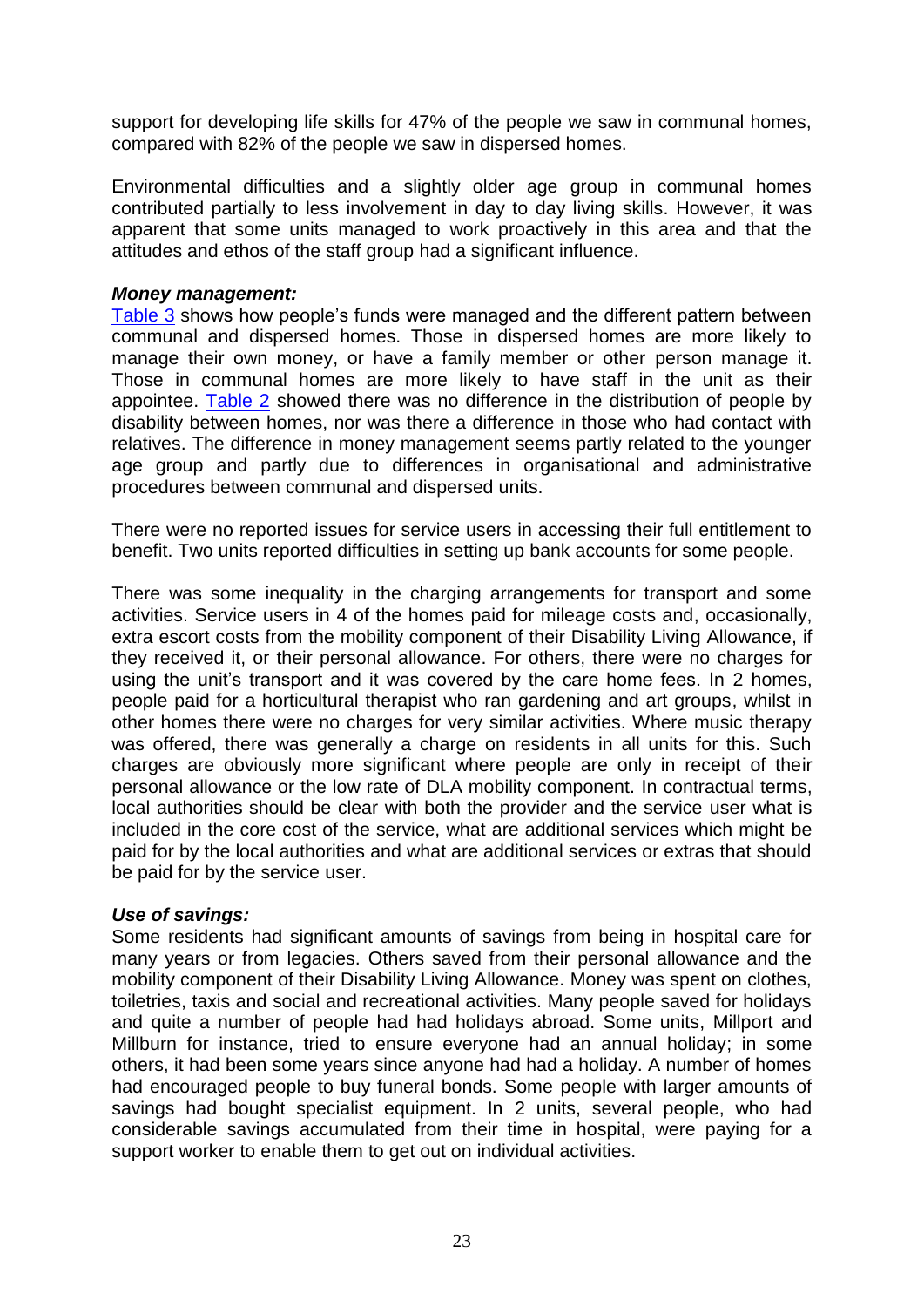There were examples of imaginative spending. One young woman, who loved playing the piano, after consultation with her family and staff, was able to buy her own piano. Another person had recently enjoyed a holiday which included going out in a speed boat, fly-fishing and beachcombing.

## **Quality of life - relationships**

What we expect to find

We would expect that the person:

- Is supported to maintain and develop relationships with family and friends, both to visit them and to invite them to their home.
- Is supported in their communication with friends and family.
- Is supported sensitively to express their sexuality in an appropriate way.
- Has access to information, education, contraception and support, where they  $\bullet$ wish to have a sexual relationship, bearing in mind their capacity to consent to this.

What we found

## *Friends and family:*

Ninety-one per cent of people we visited had contact of some sort with family and/or friends and it was clear staff were highly committed to supporting people in maintaining these contacts. This involved helping with phone calls, assisting with visiting arrangements, welcoming visitors with coffee and tea and including them in meal times, keeping family informed of any concerns, events or generally updating them where residents agreed to this, inviting them to social events, providing support to attend significant family celebrations, and keeping memory sheets for family birthdays and anniversaries.

Some examples of good practice included:

*In Millport, one gentleman, whose only relative was in Australia, had a phone in his room so he could get daily calls from her. When she had visited him in Scotland, staff arranged to go on a short holiday with the gentleman and his sister so they could have time together.* 

*Staff were also arranging to support another resident on an overnight stay with her parents who lived on one of the islands. The visit would not have been possible without this flexible staff support.* 

*In Millburn a resident's social worker had managed to re-establish contact with their only relative and staff were providing transport to enable them to have monthly contact.*

Several units assisted people in keeping in email contact with relatives who lived far away. Some used Skype to keep in contact with family members.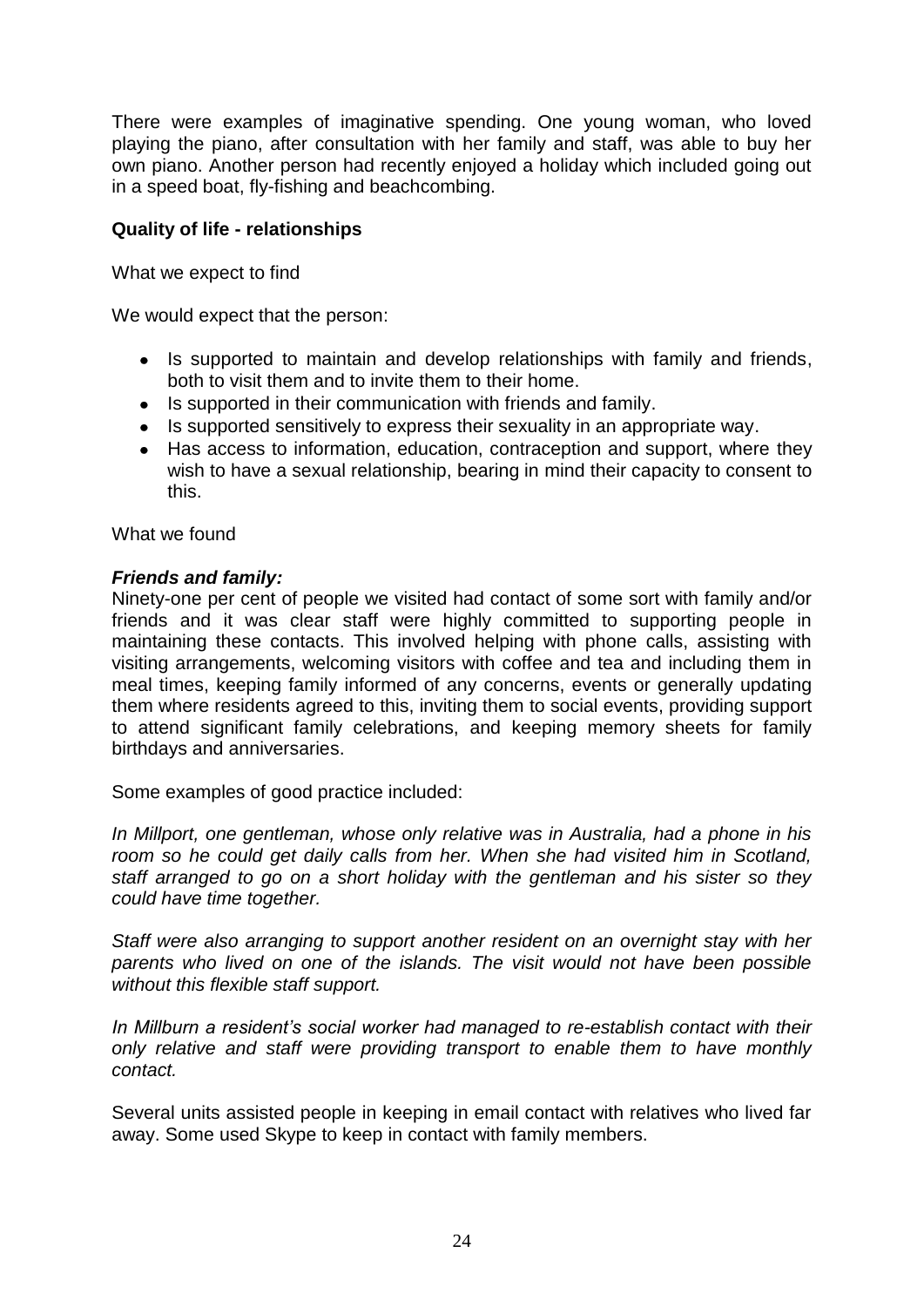A number of units had accessed befrienders for people who had little or no contact with family or friends.

## *Sexuality and sexual relationships:*

We asked staff about how they addressed sexuality and sexual relationships with residents. There was general recognition that residents may require privacy or guidance on the appropriate place to engage in solo sexual activity. In some cases, but not all, this was addressed in the person"s care plan so it was then managed in a consistent way.

Only 3 units indicated that one of their residents currently had a sexual relationship. Several others had relationships with a partner or friend which had not developed into a sexual relationship at this stage.

The Commission had been concerned on a previous visit to one unit, where a man had been living for over a year whilst sheltered housing was being sought for him and his wife. She was still living at home. He had been very distressed as his mobile phone had been removed on admission as part of a "blanket policy", he was only being allowed one supervised phone call per day, he was only seeing his wife once a fortnight and there were no firm plans for his return home. The Commission had discussed the legal and ethical issues with his social worker and staff in the unit, and we found on this visit the situation had improved. He had his own mobile, which he could use without his calls being monitored, was seeing his wife more regularly and she was occasionally staying overnight. Unfortunately, the housing situation had not progressed.

Around half of the units provided information and education, organising sexual health and relationship groups themselves or referring individuals to Community Learning Disability Teams to provide this. A number of units had supported people to access contraception in the past.

Around half of the units indicated that they had or would involve the CLDT where they had concerns about a person's capacity to consent to a sexual relationship. Nine of the units had arranged staff training or held discussions on the rights and risks in sexual relationships and 9 had policies relating to sexuality and relationships.

## **Action points for service providers and local authorities**

## **We recommend that service providers and local authorities take the following actions to address the key messages in this report:**

**Service providers**

- **1. Service providers should continually review how they might maximise the homeliness and minimise the institutional aspects of their unit, for example, by:**
- **The creative use of or improvement of the physical environment.**
- **Giving consideration to noise levels.**
- **Deciding whether uniforms are necessary.**
- **Providing training for staff in more person-centred approaches.**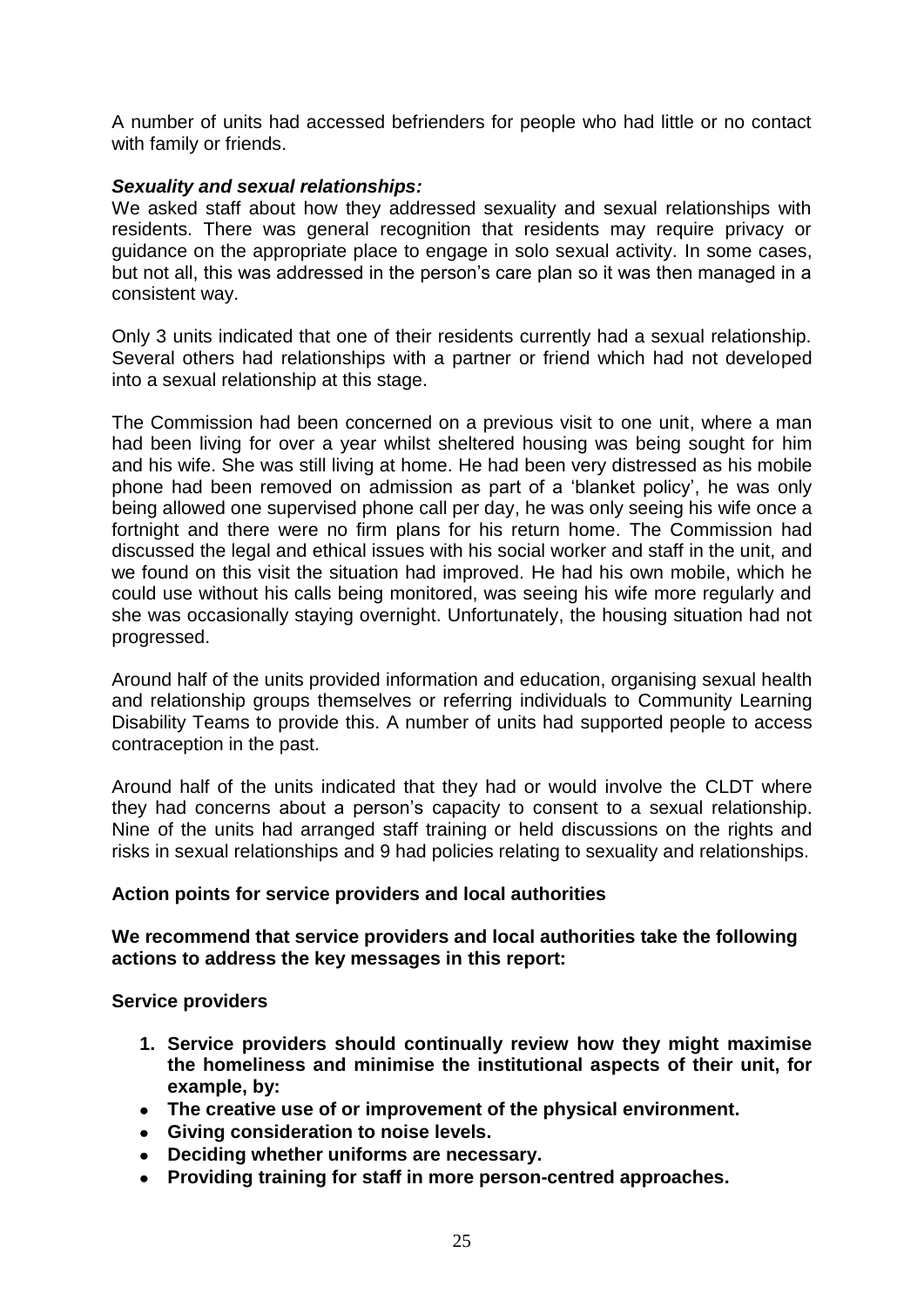- **Identifying ways of increasing residents" involvement in the day to day running of their home.**
- **2. Service providers should ensure that person centred plans are in place for each individual, which include opportunities to maintain and develop daily living skills as well as social, recreational, work and educational activities.**
- **3. Service providers should ensure they have access to adequate transport facilities and sufficient staff to enable people to use community resources on a regular basis.**
- **4. Service providers should ensure there is training for staff on legal frameworks so staff are aware of the rights and safeguards for people whose decision-making capacity is impaired.**

**For local authorities and service providers**

- **5. Where someone is being restrained on a regular basis, or where other intrusive measures such as CCTV or restricting contact with relatives, are being operated, services should review with the appropriate local authority social work service whether the proper legal framework is in place.**
- **6. Local authorities should be involved in a review of the resident"s care, at a minimum, on an annual basis or, where the person is on guardianship, at no more than 6 monthly intervals. Reviews should include looking into the management of the individual"s funds.**
- **7. Where there is a welfare guardianship order, the service provider should know who is carrying out the role of guardian and guardianship supervisor, have the powers of the order clearly documented, and have discussed how the guardian wishes to operate or delegate the powers. The local authority guardian or supervisor should ensure the service provider has this information and understands their duty in this regard.**
- **8. In contractual terms, local authorities should be clear with both the provider and the service user about what is included in the core cost of the service, what are additional services which might be paid for by the local authorities and what are additional services or extras that should be paid for by the service user.**

## **Conclusions**

**Care providers and commissioners of care services should have regard to the key messages and recommendations in this report when reviewing the care packages of individuals with learning disability. This report confirms that there is much to be positive about, but it is clear that the provision of individualised care for people in larger settings requires attention to detail, a personalised approach and in-built flexibility. However, our visits have confirmed that such**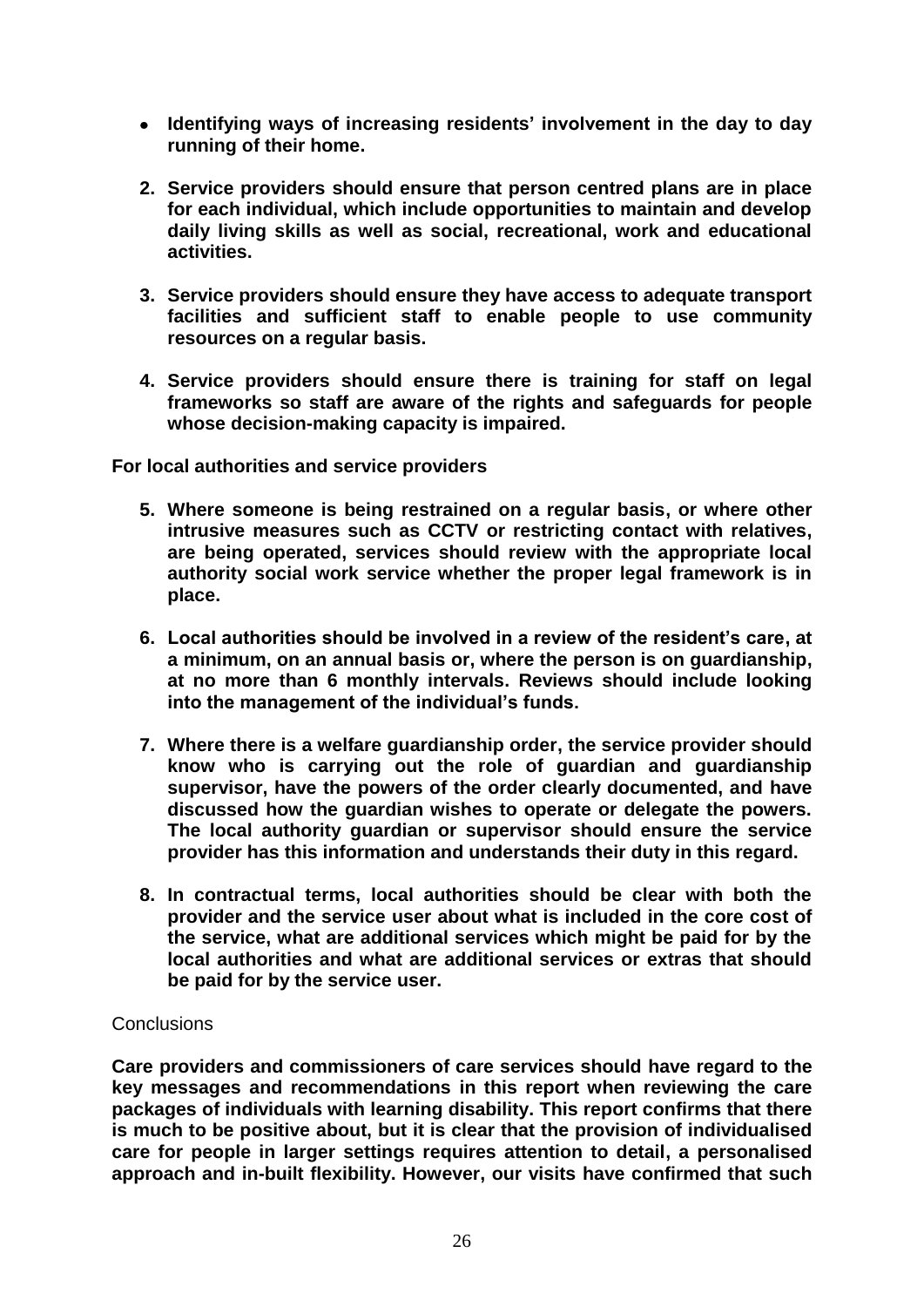**aspirations are not unreasonable and, indeed, are being achieved in larger care settings. The Commission will continue to visit people in such settings and will review progress on an individual basis.**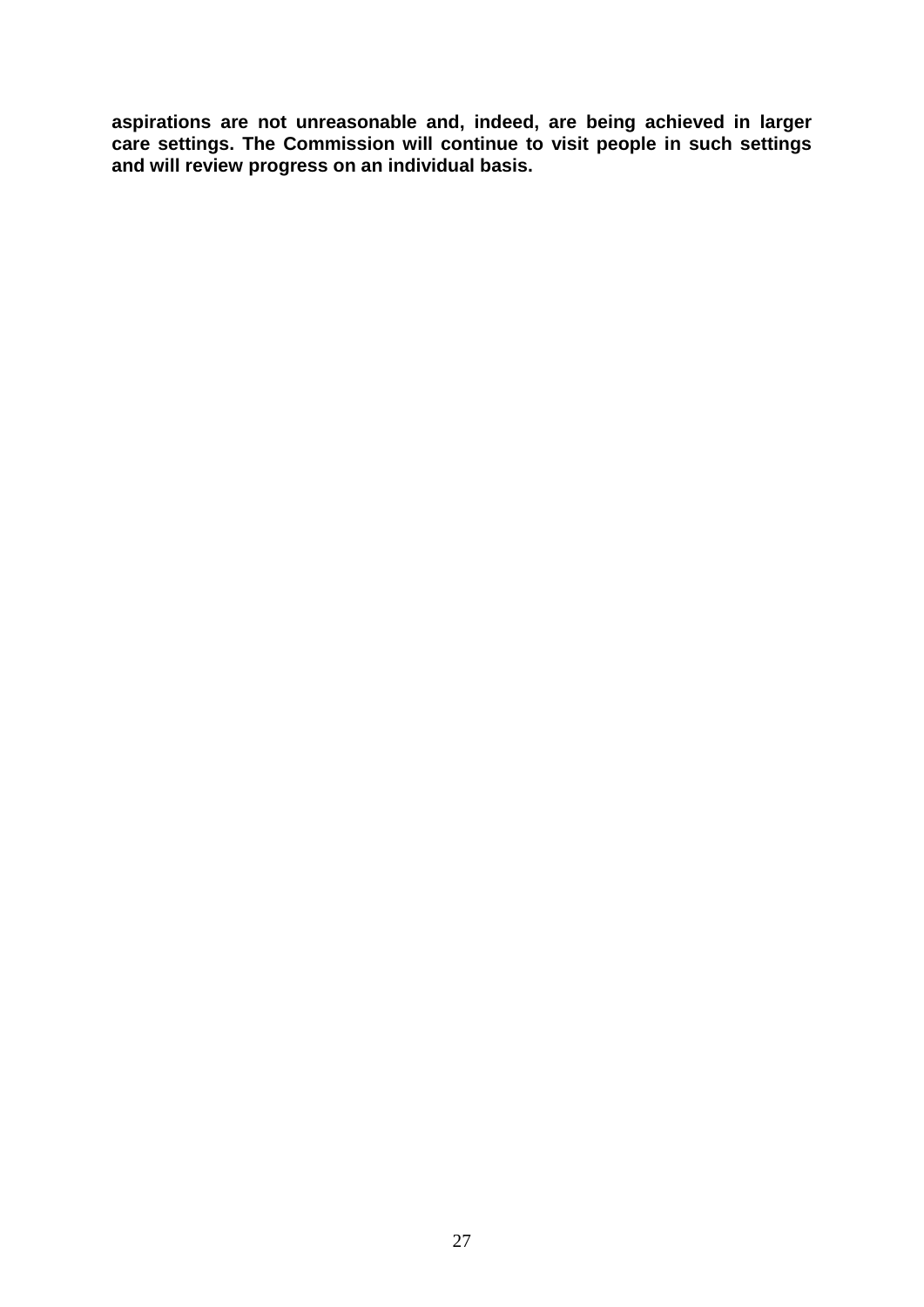## Appendix

## <span id="page-27-0"></span>Table 1

Age and gender of individuals we saw

| Age group          | <b>Female</b> | <b>Male</b> | <b>Grand Total</b> | % in each age<br>group |
|--------------------|---------------|-------------|--------------------|------------------------|
| 18-19              |               | 5           |                    | 5%                     |
| 20-34              | 15            | 24          | 39                 | 26%                    |
| $35 - 49$          | 12            | 12          | 24                 | 16%                    |
| $50 - 64$          | 16            | 28          | 44                 | 29%                    |
| $65+$              | 10            | 14          | 24                 | 16%                    |
| Age not recorded   | 10            | 3           | 13                 | 8%                     |
| <b>Grand Total</b> | 65            | 86          | 151                | 100%                   |

## <span id="page-27-1"></span>Table 2

Number of individuals seen, by diagnosis and type of unit

| <b>Diagnosis</b>         | <b>Communal</b><br>(more<br>units<br>than<br>7<br>places) | <b>Dispersed</b><br>units (7<br>or<br>fewer<br>places) | <b>All Units</b> | %<br>of<br>those<br>with<br>seen<br>each<br>diagnosis |
|--------------------------|-----------------------------------------------------------|--------------------------------------------------------|------------------|-------------------------------------------------------|
| Mild<br>Learning         | 16                                                        | 18                                                     | 34               | 23%                                                   |
| <b>Disability</b>        |                                                           |                                                        |                  |                                                       |
| Moderate                 | 28                                                        | 31                                                     | 59               | 39%                                                   |
| Learning                 |                                                           |                                                        |                  |                                                       |
| <b>Disability</b>        |                                                           |                                                        |                  |                                                       |
| Severe Learning          | 19                                                        | 16                                                     | 35               | 23%                                                   |
| <b>Disability</b>        |                                                           |                                                        |                  |                                                       |
| Not Recorded             | 11                                                        | 12                                                     | 23               | 15%                                                   |
| All                      | 74                                                        | 77                                                     | 151              | 100%                                                  |
| Mental<br><b>Illness</b> | 15                                                        | 10                                                     | 25               | 17%                                                   |
| and LD                   |                                                           |                                                        |                  |                                                       |
| Challenging              | 12                                                        | 13                                                     | 25               | 17%                                                   |
| <b>Behaviour</b><br>and  |                                                           |                                                        |                  |                                                       |
| LD                       |                                                           |                                                        |                  |                                                       |

<span id="page-27-2"></span>Table 3

How people"s money is managed

| of<br>Percentage<br><b>individuals</b><br>seen<br>$(n=144)$ , by method of<br>money management and<br>type of unit | <b>Dispersed units</b> | <b>Communal</b><br>units | <b>All units</b> |
|--------------------------------------------------------------------------------------------------------------------|------------------------|--------------------------|------------------|
| <b>Manages own</b>                                                                                                 | 17%                    | 3%                       | 10%              |
| Unit DWP appointee                                                                                                 | 40%                    | 71%                      | 55%              |
| <b>Family DWP appointee</b>                                                                                        | 28%                    | 19%                      | 24%              |
| <b>Other</b>                                                                                                       | 15%                    | 7%                       | 11%              |